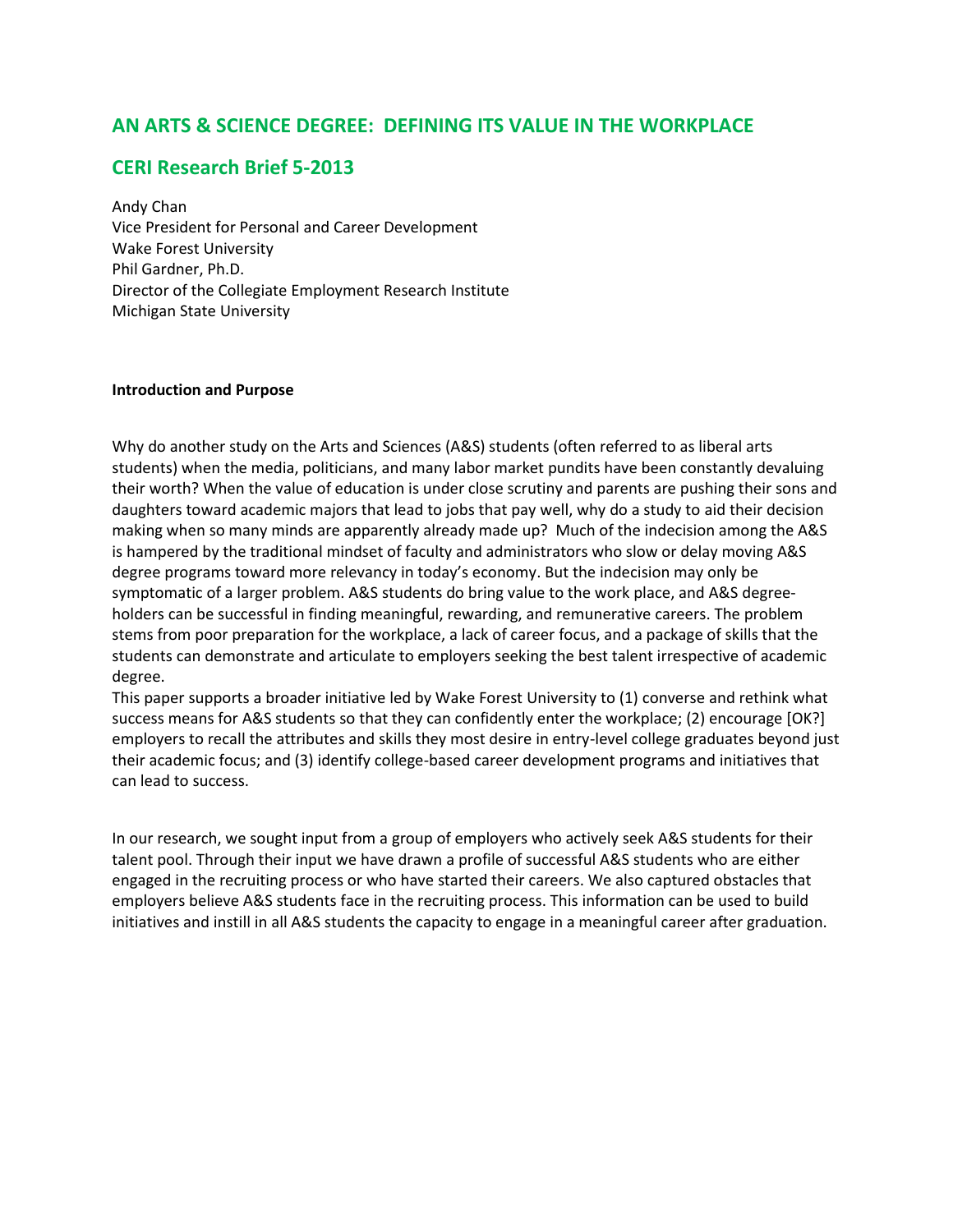#### **Method**

We constructed a short survey for employers around four key questions about A&S students: (1) What positions are they assigned for their first position? (2) What work attitudes and behaviors do they bring to the workplace? (3) How well prepared are A&S students compared to non-A&S students on a selected set of skills and competencies? (4) Are A&S students ready for the recruitment process? The scales were drawn from recently released national reports (see Hotzeman and Kraft, 2011; AAC&U, 2007, 2008, and 2010; The Conference Board, 2006; and Brumm, Hanneman, and Mickelson, 2006) or research studies currently underway at CERI (see Gardner, 1999; Hanneman and Gardner, 2010; Michigan State University, 2005; and Boise State University, 2013).

We invited employer representatives who participated in CERI's *Recruiting Trends*, *2011-2012* to complete the survey if they have recruited or are actively recruiting A&S students as part of their talent acquisition. About 4,000 received email solicitations (about 60% were estimated to have recruited A&S students) to participate. Wake Forest University and several of the institutions attending the Rethinking Success (for the Arts & Sciences) Conference also sent invitations to their employers. Employers received only one invitation; no reminder probes were sent. We used this approach to capture a convenience sample of employers around these issues.

#### **Profile of Responding Organizations**

Approximately 815 employer representatives (most involved in college recruiting or human resource roles within their organizations) responded to our survey invitation. The responses came from the following organizations: for-profit (66%); small, with fewer than 500 employees (66%), and professional and scientific services (20%). These organizations were seeking talent from a variety of disciplines: Humanities (46%), Social Sciences (56%), Physical Sciences (60%), Biological Sciences (31%), and Communication and Media Studies (57%).

The following profile highlights the respondent characteristics used in comparisons at various points throughout the paper.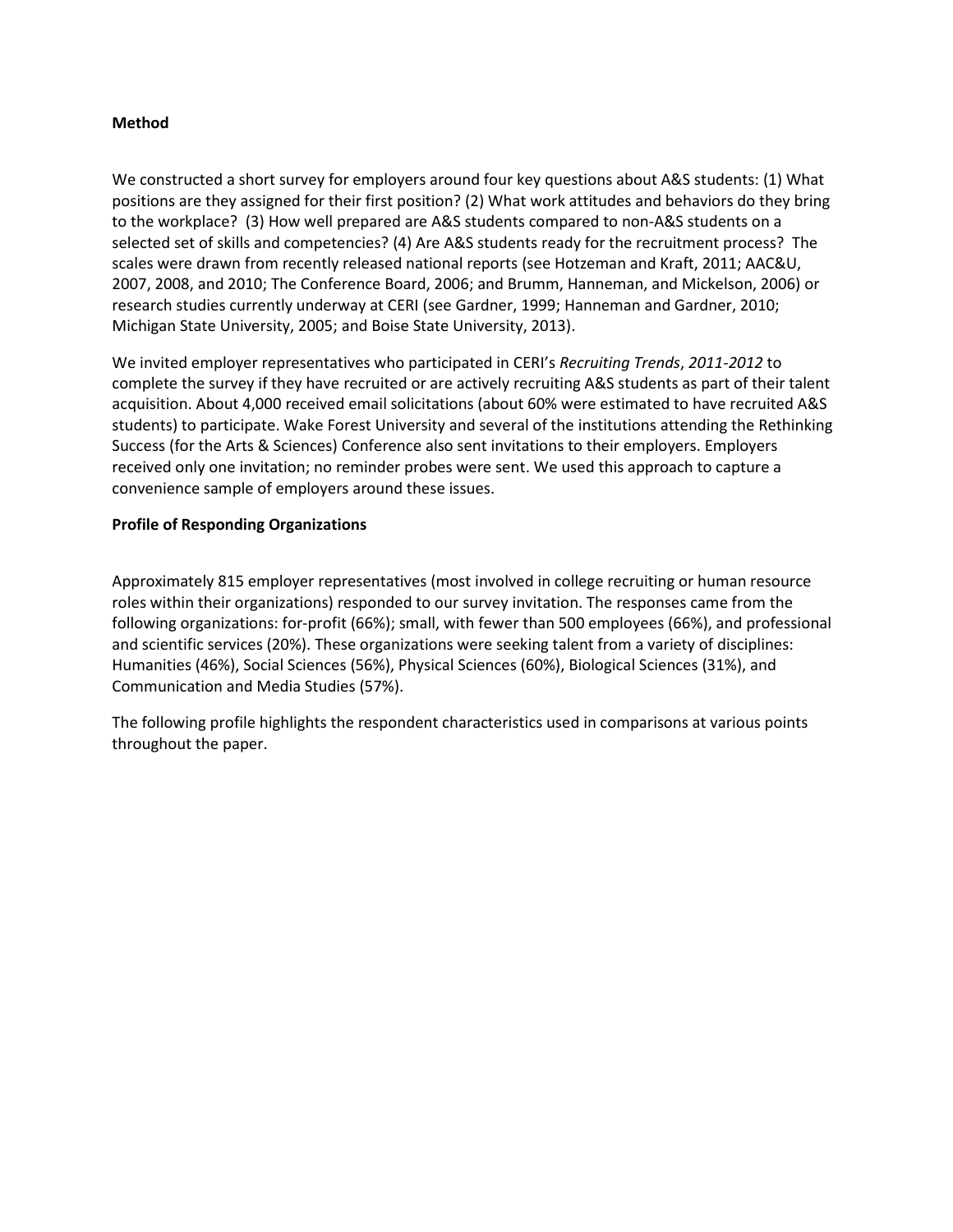| Table 1. Characteristics of Organizations Responding to the Rethinking Career Success<br>in the Arts & Sciences Survey |                                                                                                           |
|------------------------------------------------------------------------------------------------------------------------|-----------------------------------------------------------------------------------------------------------|
|                                                                                                                        |                                                                                                           |
| Organizational Size                                                                                                    |                                                                                                           |
| 9 or fewer employees                                                                                                   | 11%                                                                                                       |
| 10 to 100 employees                                                                                                    | 32%                                                                                                       |
| 101 to 500 employees                                                                                                   | 23%                                                                                                       |
| 501 to 4,000 employees                                                                                                 | 18%                                                                                                       |
| 4,001 and more employees                                                                                               | 16%                                                                                                       |
| Type of Organization                                                                                                   |                                                                                                           |
| For-profit company or corporation                                                                                      | 66%                                                                                                       |
| Non-profit organization                                                                                                | 17%                                                                                                       |
| Government agency or office                                                                                            | 9%                                                                                                        |
| <b>Educational institution</b>                                                                                         | 6%                                                                                                        |
| Health service provider                                                                                                | 2%                                                                                                        |
| Economic Sector (Top 8 based on NAIC code)                                                                             |                                                                                                           |
| Professional & Scientific Services                                                                                     | 20%                                                                                                       |
| Manufacturing                                                                                                          | 12%                                                                                                       |
| Financial & Insurance Services                                                                                         | 10%                                                                                                       |
| Other Sectors <sup>a</sup>                                                                                             | 10%                                                                                                       |
| <b>Educational Services</b>                                                                                            | 10%                                                                                                       |
| Non-profit Organizations                                                                                               | 10%                                                                                                       |
| Government                                                                                                             | 7%                                                                                                        |
| <b>Information Services</b>                                                                                            | 6%                                                                                                        |
| A&S Composition of Organization's Workforce                                                                            |                                                                                                           |
| 1% to 25% of workforce                                                                                                 | 35%                                                                                                       |
| 26% to 55% of workforce                                                                                                | 32%                                                                                                       |
| 56% to 100% of workforce                                                                                               | 33%                                                                                                       |
| Note:                                                                                                                  |                                                                                                           |
|                                                                                                                        | a. Other sectors are comprised of Agriculture, Mining & Oil, Utilities, Construction, Transportation, and |

Wholesale

#### **What Assignments Are New A&S Hires Given in an Organization?**

Unlike engineers and accountants, arts and sciences graduates seldom transition to positions defined specifically by their academic major. Positions designated for A&S students may not require the specific disciplinary content that often accompanies positions for non-A&S graduates (engineering, business, nursing, architecture, etc.); they may allow for less direct work experience; or they may require people skills or soft skills commonly associated with A&S students. Little aggregate data exists that captures the types of positions A&S students are typically slotted into upon joining an organization. Respondents were given 27 position categories commonly recognized throughout the workplace. For example, the customer services category includes customer support specialist, customer relations, and bilingual customer services positions. Respondents were asked to check the categories to which they assigned A&S graduates.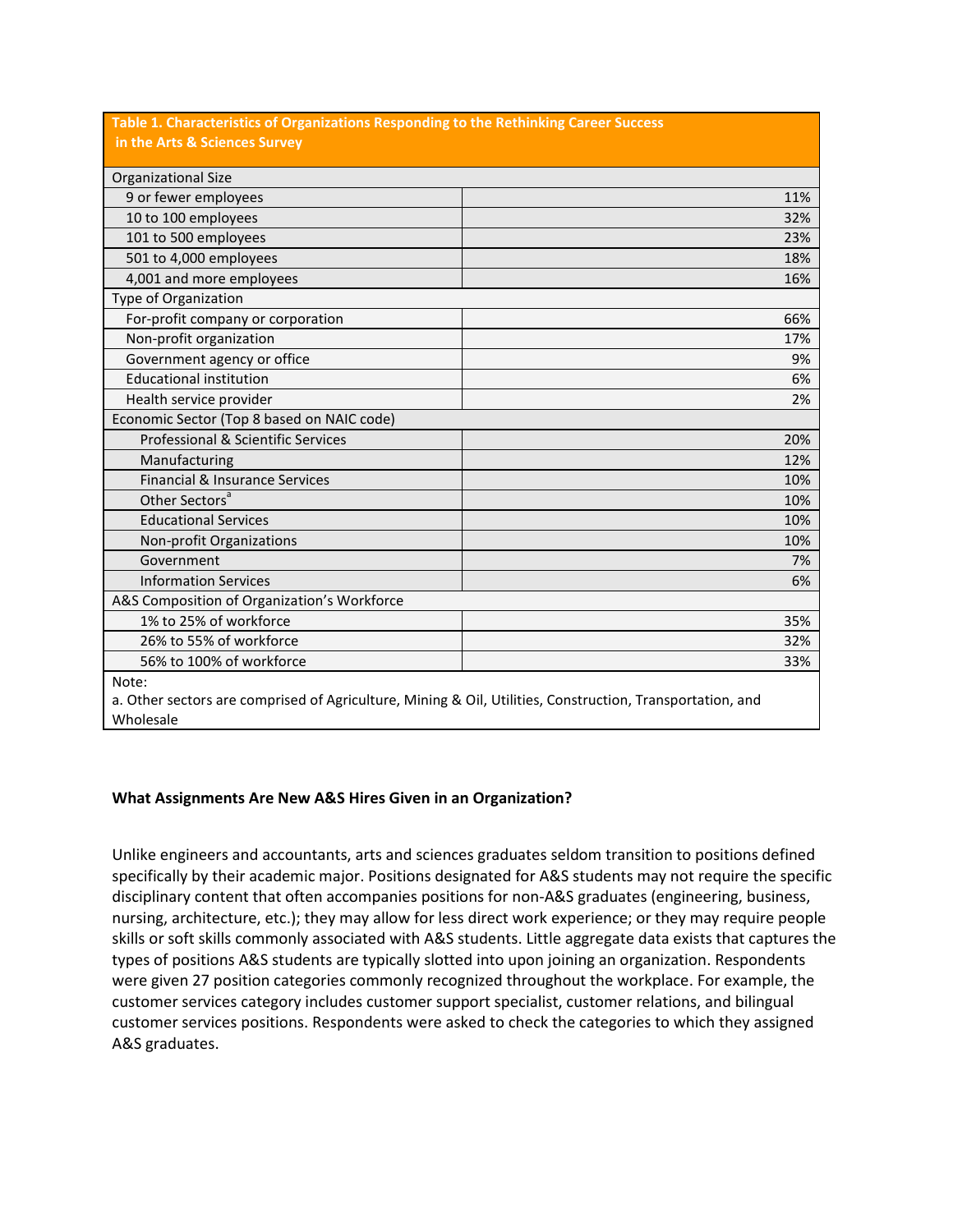Respondents selected all 27 categories. Some categories yielded only a small number of responses: security and public safety (4%) and insurance (4%). Ten percent or more of the respondents selected fifteen sectors (see table 2).

| <b>Table 2. Assignments Generally Designated for New A&amp;S Graduates</b> |     |  |  |  |  |
|----------------------------------------------------------------------------|-----|--|--|--|--|
| <b>Administrative Services</b>                                             | 41% |  |  |  |  |
| <b>Customer Services</b>                                                   | 34% |  |  |  |  |
| <b>Business Services</b>                                                   | 28% |  |  |  |  |
| Marketing                                                                  | 26% |  |  |  |  |
| Media & Communication                                                      | 25% |  |  |  |  |
| Information Management                                                     | 24% |  |  |  |  |
| <b>Human Resources</b>                                                     | 20% |  |  |  |  |
| <b>Computer Services</b>                                                   | 20% |  |  |  |  |
| Design Services                                                            | 19% |  |  |  |  |
| <b>Sales</b>                                                               | 19% |  |  |  |  |
| <b>Internet Services</b>                                                   | 18% |  |  |  |  |
| <b>Marketing Research</b>                                                  | 16% |  |  |  |  |
| <b>Financial Services</b>                                                  | 14% |  |  |  |  |
| <b>Consulting Services</b>                                                 | 11% |  |  |  |  |
| <b>Management Training Program</b>                                         | 11% |  |  |  |  |
| Purchasing & Inventory                                                     | 10% |  |  |  |  |
| <b>Volunteer Management</b>                                                | 10% |  |  |  |  |

Some readers scanning this list may surmise that the top three categories are uninspiring roles and question if a college degree is required for these jobs and careers. However, this conclusion may be inaccurate. As several employers elaborated, many of these positions require individuals who can quickly grasp the organization as a whole; pull together diverse information and make it meaningful to upper management or clients; quickly solve problems; and interact effectively with diverse colleagues and functional units. These positions offer someone who does not have much work experience an opportunity to gain experience quickly and identify areas where they can add value to the organization as well as embark on a meaningful career. For many A&S graduates these positions are stepping stones and accelerators into an organization and a career. Those who are not in positions that offer these opportunities or cannot personally leverage the connections made possible through these positions may travel a more difficult and uncertain path toward career direction and growth.

An important conclusion from these data is that one does not have to have a business degree to enter positions often assumed the domain of business departments. Employers actively recruit A&S students for marketing, sales, and human resource positions, as well as finance and purchasing/inventory (supply chain) functions. Some social science programs offer a concentration in human resources, building on faculty expertise in industrial organization (IO) psychology, sociology, and social anthropology, for example, that facilitates transition into the workplace. Marketing and sales positions require personnel with excellent interpersonal skills, an understanding of cultural diversity, and the capacity to work in teams — all are attributes commonly associated with A&S students.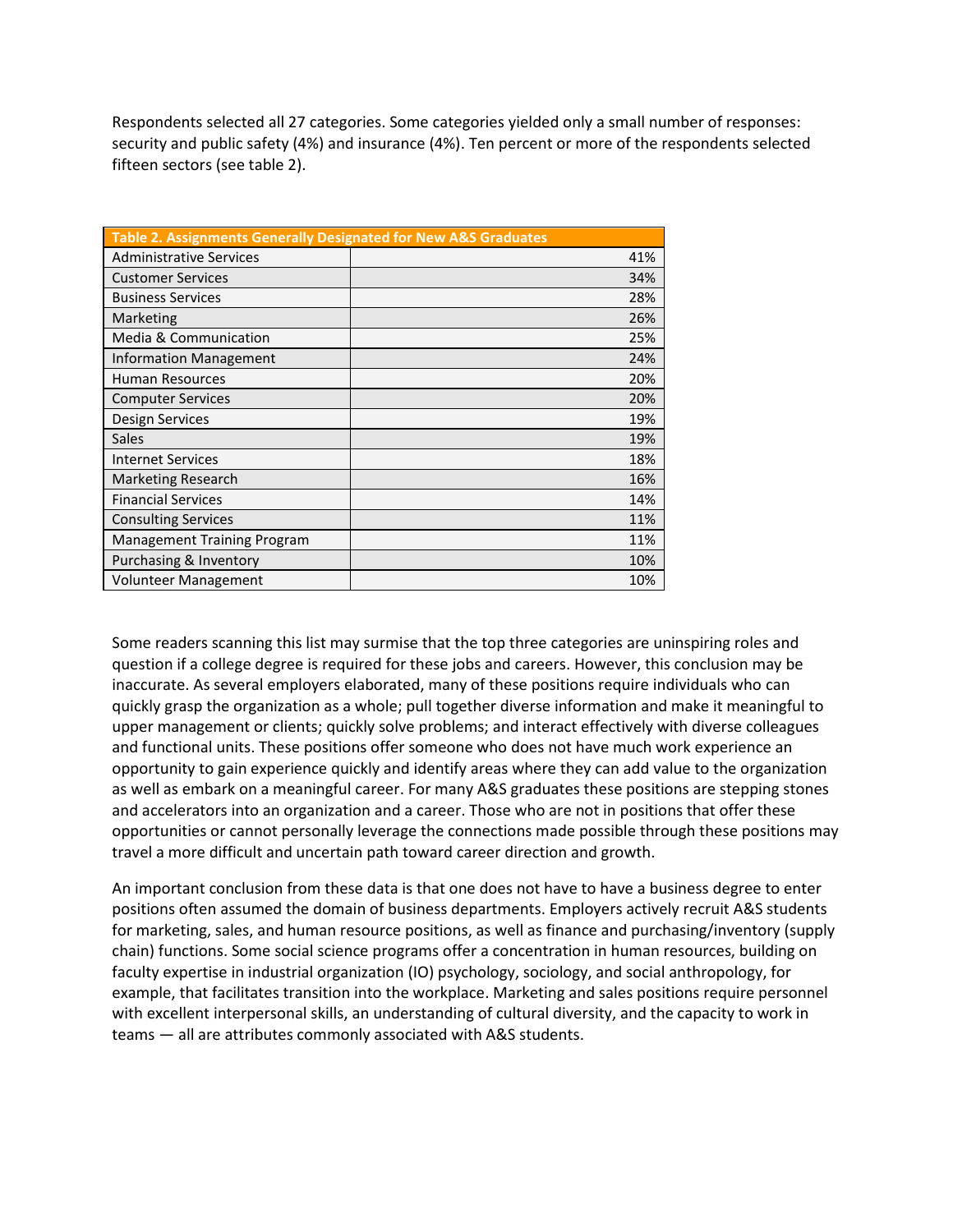A&S students with technical aptitude (which could have been learned in class and/or extracurricular activities, internships, or personal interest) appear to have a number of opportunities from computer support services to design services to Internet services.

One common denominator that runs through many of these positions is a foundation in information management. Tasks could include basic functions like data entry; however, most employers are looking for people who can analyze data, process information, prepare and distribute information, and lead research initiatives. Employers expect A&S students to be quantitatively competent in the sense that they can handle basic to advanced statistics and utilize them appropriately depending on the context of the problem. While few organizations use the statistical packages employed by faculty (SAS and SPSS, for example), most employers expect new graduates to be proficient in a spreadsheet program such as Excel as well as a data management program such as Access.

Our comparison of positions across organizational size found that the top six positions were similar for all categories: administrative services, customer services, business services, marketing and media and communications. While one-third of organizations with 501 or more employees slotted A&S graduates into administrative service positions, nearly 50% of organizations with 500 or fewer employees offered these positions. Information management positions were selected by 25% of organizations in each category; the exception occurred in fast-growth organizations (10 to 100 employees) where the percentage slipped below 20%. Several subtle yet unique findings emerged:

- Design services (media and graphic, for example) and Internet services (design, development, ecommerce, for example) were more likely to be found in organizations with fewer than 500 employees.
- Media and communication services (journalism, PR, event planning, broadcasting, for example) were more likely to be found in organizations with 500 or fewer employees.
- Financial service positions were more likely to be found in organizations with 501 or more employees.
- Human resources positions were more likely to be found in organizations with more than 101 employees. Small organizations probably do not have dedicated human resource functions.
- Entrepreneurial positions were concentrated in very small organizations while management training positions were concentrated in large organizations.
- Marketing research and volunteer management positions were more likely to be found in organizations with 100 or fewer employees.

The composition of the organization's workforce frames the assignment of A&S graduates. Organizations with 55% or more (High Composition) of their workforce drawn from A&S disciplines tend to have A&S graduates filling a wide range of functions, as one would reasonably expect. Organizations with less than 25% (Low Composition) of their workforce drawn from A&S disciplines tend to concentrate these students in more generalist positions. For example, they are less likely to use A&S in finance and purchasing positions, and nearly all the positions requiring computer and technical skills (though these functions still make the top 10 position list as shown below). Interestingly, Low Composition organizations still assign A&S students to marketing and sales positions in comparable numbers to organizations with more A&S students in their organization. Table 3 shows the top ten positions by composition category with percentage figures for comparison.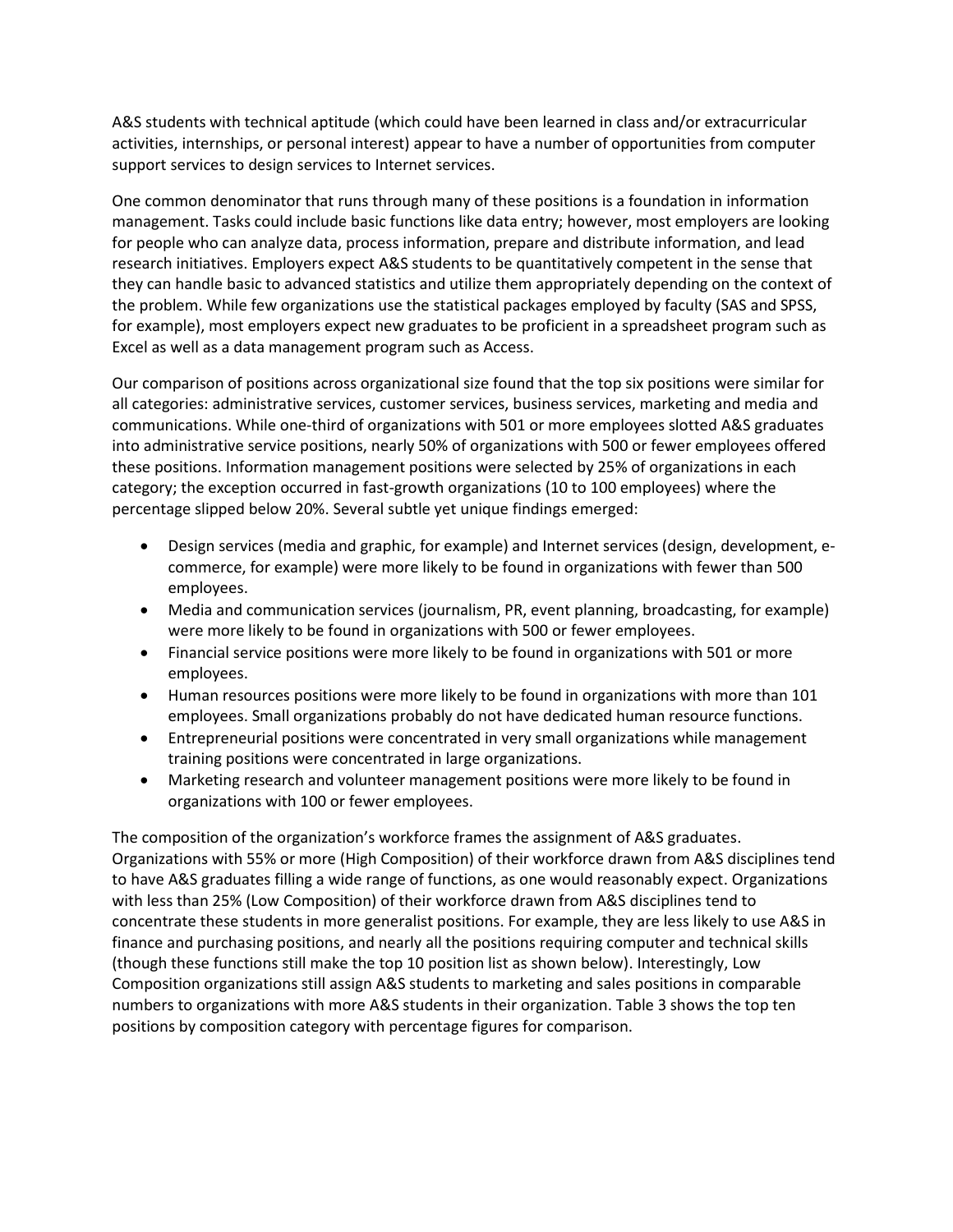| Table 3. Common Positions Filled by A&S Graduates by Composition of the Workforce |                           |                                |    |                                |    |  |  |
|-----------------------------------------------------------------------------------|---------------------------|--------------------------------|----|--------------------------------|----|--|--|
| <b>Low Composition</b>                                                            | <b>Medium Composition</b> |                                |    | <b>High Composition</b>        |    |  |  |
| (25% or less A&S)                                                                 | %                         | $(26% - 54% A&S)$              | %  | (55% or more A&S)              | %  |  |  |
| <b>Administrative Services</b>                                                    | 38                        | <b>Administrative Services</b> | 45 | <b>Administrative Services</b> | 43 |  |  |
| <b>Customer Services</b>                                                          | 28                        | <b>Customer Services</b>       | 38 | <b>Customer Services</b>       | 37 |  |  |
| <b>Business Services</b>                                                          | 27                        | Marketing                      | 30 | Media & Communication          | 32 |  |  |
| Marketing                                                                         | 24                        | <b>Business Services</b>       | 29 | Marketing                      | 30 |  |  |
| <b>Human Resources</b>                                                            | 20                        | Media & Communication          | 28 | Information Management         | 30 |  |  |
| Media & Communication                                                             | 18                        | <b>Information Management</b>  | 25 | <b>Business Services</b>       | 29 |  |  |
| Information Management                                                            | 18                        | <b>Sales</b>                   | 25 | <b>Design Services</b>         | 28 |  |  |
| <b>Sales</b>                                                                      | 16                        | <b>Human Resources</b>         | 23 | <b>Computer Services</b>       | 25 |  |  |
| <b>Computer Services</b>                                                          | 15                        | <b>Computer Services</b>       | 23 | <b>Internet Services</b>       | 24 |  |  |
| <b>Design Services</b>                                                            | 14                        | <b>Internet Services</b>       | 20 | <b>Marketing Research</b>      | 21 |  |  |

#### **Work Attitudes & Behaviors**

Young adults matriculating into the workplace for the first time have historically drawn criticism from managers and CEOs who frequently see little in these new professionals that resemble their own attitudes and behaviors about work. Much of this angst is unfounded: young professionals soon learn the ropes (expectations and strategies to engage work) and become productive members of their organizations. Yet, young adults do at times shift certain normative aspects of the workplace. With regard to attitudes (how young adults feel about and approach work) and behaviors (how young adults get their work done), their importance may vary among organizations, as well as how organizations perceive young adults demonstrate certain attitudes and behaviors.

We asked respondents a two-part question to tap into employer perceptions of A&S students work attitudes and behaviors. The first part asked employers to rate the level of importance these attitudes and behaviors contribute to early career success in their organizations. From research and media coverage, we knew that all 17 specific attitudes and behaviors were considered important. We did not anticipate much separation in the level of importance assigned by the rating choices offered (high, moderate, and low). (A forced comparison may have led to wider separations among these variables). The second part asked the respondent to draw upon their observations of A&S students through their recruiting activities and of new A&S professionals in their organizations. We asked them to rate the extent to which A&S students demonstrate these behaviors and attitudes in the workplace. The rating scale ranged from 1 (great extent) to 5 (hardly at all). All the attitudes and behaviors were framed positively; that is, the A&S student "holds realistic expectations" rather than "holds unrealistic expectations." Observers may want to note this wording when comparing to other reports on young adult work attitudes.

All 17 attitudes and behaviors were rated moderately to highly important with 11 attitudes and behaviors clustered at the highly important end and the remaining six closer to the midpoint between moderately important and highly important. Table 4 lists the attitudes and behaviors from highest to lowest.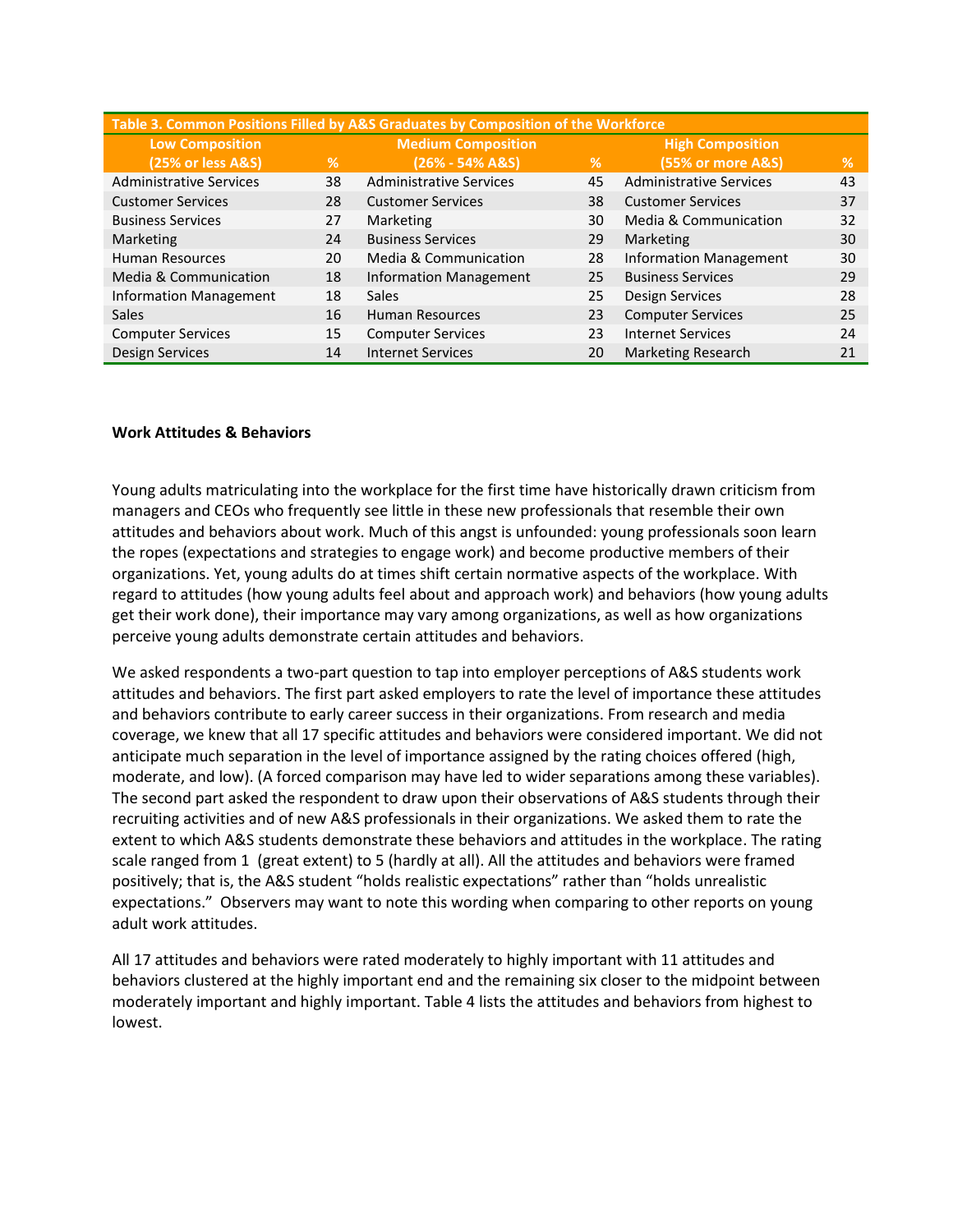**Table 4. Work Attitudes and Behaviors: Importance to Organization and Degree Demonstrated by A&S Graduates.**

|                                                                                           | <b>Importance to</b><br><b>Organization</b><br>(mean) | <b>Extent</b><br><b>Demonstrate:</b><br>Great &<br><b>Considerable</b> | <b>Extent</b><br><b>Demonstrate:</b><br>Moderate (%) | <b>Extent</b><br><b>Demonstrate:</b><br><b>Some &amp; Hardly</b><br>at all $(%)$ | <b>Extent</b> |
|-------------------------------------------------------------------------------------------|-------------------------------------------------------|------------------------------------------------------------------------|------------------------------------------------------|----------------------------------------------------------------------------------|---------------|
| <b>Work Attitude or Behavior</b>                                                          |                                                       | $\overline{(*)}$                                                       |                                                      |                                                                                  | (mean)        |
| Demonstrates a strong work<br>ethic                                                       | High (1.07)                                           | 60                                                                     | 23                                                   | 17                                                                               | 2.31          |
| Takes responsibility/<br>accountability for work &<br>behavior                            | High (1.14)                                           | 65                                                                     | 25                                                   | 10                                                                               | 2.21          |
| Completes assignments &<br>other commitments<br>punctually                                | High (1.15)                                           | 72                                                                     | 22                                                   | 6                                                                                | 2.09          |
| Cooperates with co-workers in<br>respectful, sincere manner                               | High (1.17)                                           | 83                                                                     | 15                                                   | $\overline{2}$                                                                   | 1.80          |
| Functions effectively in an<br>ever changing environment                                  | High (1.22)                                           | 63                                                                     | 26                                                   | 11                                                                               | 2.28          |
| Works with limited direction                                                              | High (1.26)                                           | 47                                                                     | 35                                                   | 18                                                                               | 2.61          |
|                                                                                           |                                                       |                                                                        |                                                      |                                                                                  |               |
| Approaches challenges using a<br>systematic approach                                      | Moderate to<br>High (1.30)                            | 51                                                                     | 35                                                   | 14                                                                               | 2.46          |
| Displays sound judgment &<br>controls expression of<br>emotions in work situations        | Moderate to<br>High (1.34)                            | 59                                                                     | 30                                                   | 11                                                                               | 2.36          |
| Presents oneself<br>professionally through<br>appropriate language &<br>appearance        | Moderate to<br>High (1.36)                            | 62                                                                     | 27                                                   | 11                                                                               | 2.29          |
| Demonstrates ability to<br>function in a complex<br>environment                           | Moderate to<br>High (1.37)                            | 47                                                                     | 35                                                   | 18                                                                               | 2.57          |
|                                                                                           |                                                       |                                                                        |                                                      |                                                                                  |               |
| Conveys passion for work and<br>career                                                    | Moderate<br>(1.45)                                    | 58                                                                     | 31                                                   | 11                                                                               | 2.30          |
| Demonstrates interest that<br>leads to inquiry                                            | Moderate<br>(1.55)                                    | 58                                                                     | 31                                                   | 11                                                                               | 2.34          |
| Minimizes disruptions from<br>social media sources or<br>other distraction                | Moderate<br>(1.56)                                    | 38                                                                     | 27                                                   | 35                                                                               | 2.93          |
| Holds realistic expectations<br>for the workplace                                         | Moderate<br>(1.58)                                    | 41                                                                     | 29                                                   | 30                                                                               | 2.81          |
| Envisions creative ways to<br>approach work & to<br>advance their work or<br>organization | Moderate<br>(1.59)                                    | 49                                                                     | 33                                                   | 18                                                                               | 2.56          |
| Embraces challenges that<br>embrace risk                                                  | Moderate<br>(1.62)                                    | 45                                                                     | 36                                                   | 19                                                                               | 2.64          |
| Accurately aware of one's<br>skills and competencies                                      | Moderate<br>(1.64)                                    | 42                                                                     | 36                                                   | 22                                                                               | 2.74          |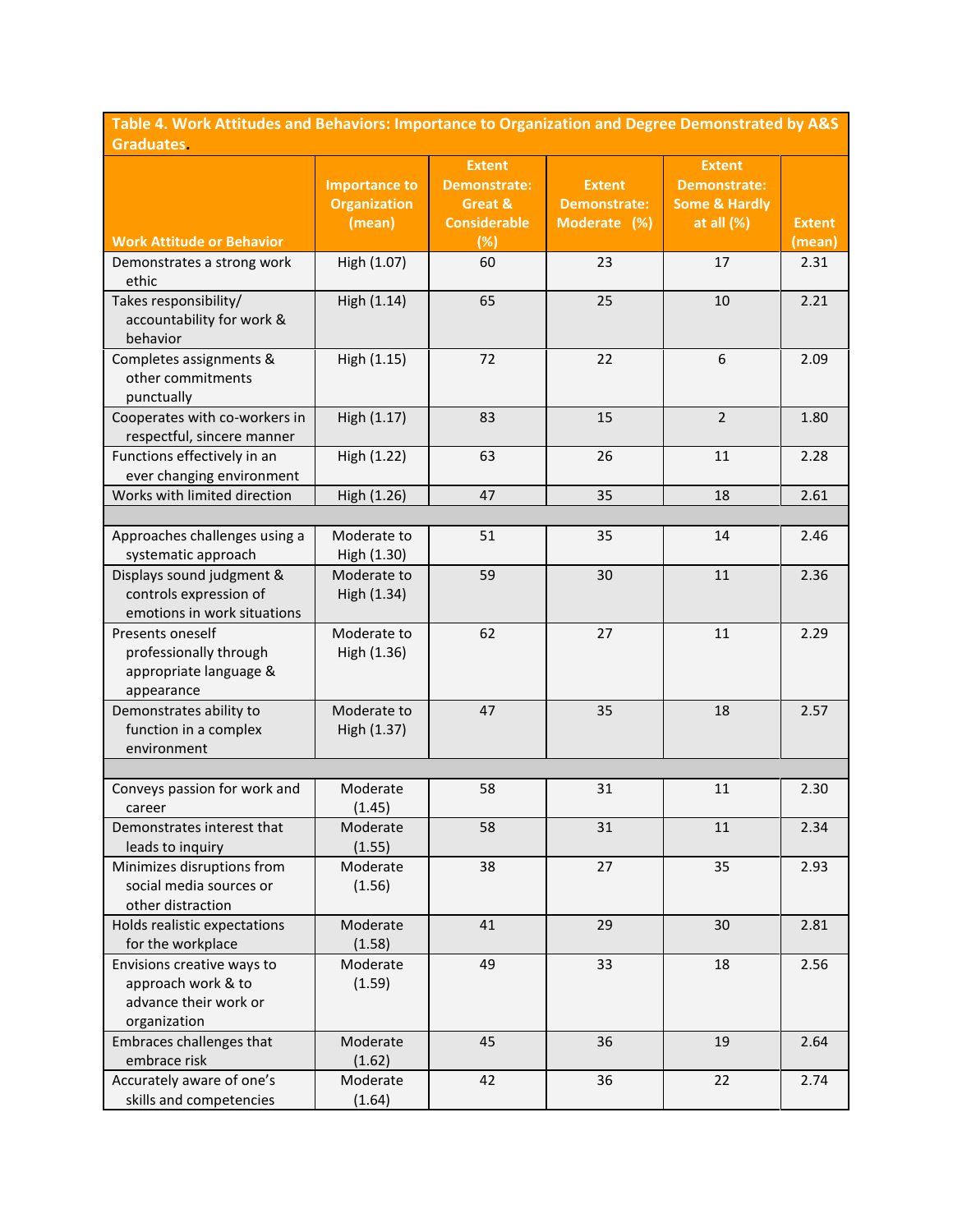Table 4 also presents the ratings of the extent to which A&S students demonstrate these attitudes and behaviors. In general A&S students are demonstrating positive work attitudes and behaviors from a moderate to considerable extent. For four of the top attitudes and behaviors the students were rated the highest. However, for work ethic (the top in importance) students and recent graduates are only rated as demonstrating this behavior to a moderate extent. Nearly 20% of employers expressed their perception that A&S students demonstrated little or no work ethic.

As one scans down the list, the ratings of the extent to which the attitudes or behaviors are demonstrated in the workplace tend to move toward moderate as the level of importance declines toward moderately important. One area where A&S students appear to struggle (probably no differently than non-A&S students) involves minimizing disruptions from social media sources or other distractions in the workplace. Taken in a broader context, distraction from social media devices seems to be an issue, not just for new or less-experienced employees, but all workers, including managers. Holding realistic expectations for the workplace, being accurately aware of one's skills and competencies, being innovative and creative, managing complexity, and engaging in work with minimal supervision are five additional areas where it appears A&S students can stumble.

Work attitudes and behavioral issues are not confined solely to A&S students. Employer perceptions captured in more general surveys where academic major is not specified communicate similar themes. Students from professional majors in business, computer science, and engineering are similarly criticized.

We compared responses across organizational characteristics and found few significant rating differences among importance of these work attitudes and behaviors within the organizations. The same five items were listed at the top across all the size categories. Only two attitudes and behaviors were rated significantly different: curiosity and self-direction were more important for organizations with fewer than 100 employees compared to larger organizations. Comparisons of the composition of the organization's workforce only produced four significant rating differences; in each case organizations with the highest composition of A&S employees rated curiosity, self-awareness, creativity, and cooperation higher in importance.

The type of organization triggered a number of significant differences in how the work attitudes and behaviors were rated by level of importance. Several findings are notable:

- Government agencies rated self-direction lower than for-profit and non-profits.
- Health Services rated adaptability considerably higher than all other groups.
- Education and non-profits rated self-awareness higher than government and for-profits.
- Non-profits rated creativity higher than for-profits and government.
- Government and education rated maturity higher than for-profits.
- Non-profits and health services rated passion higher than government and for-profits.
- Health services and education rated cooperation higher than for-profits.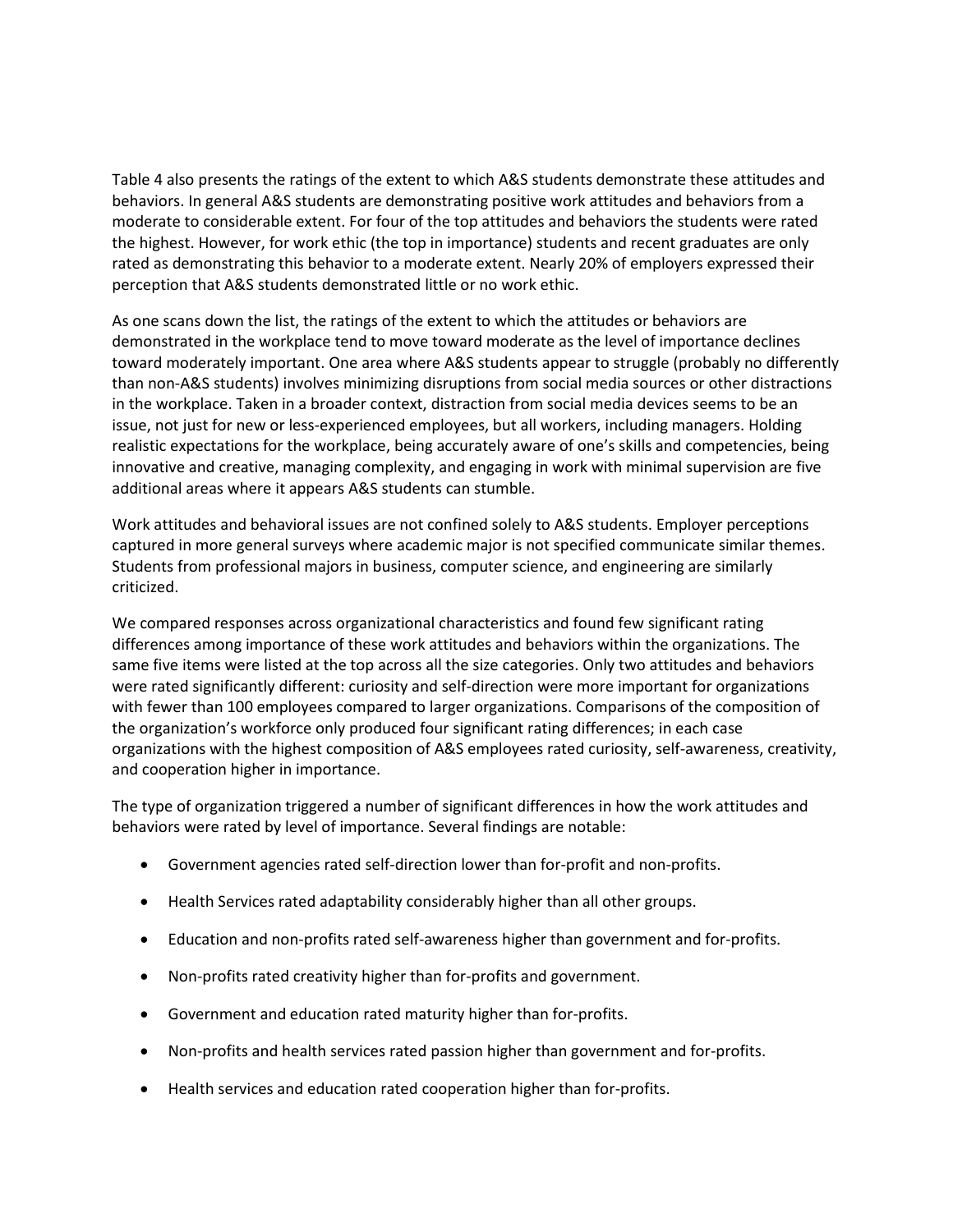When we compared the extent to which A&S students demonstrate these attitudes and behaviors, we found no differences based on organizational size. Only one significant difference was found on workforce composition: organizations with more than 25% of their workforce drawn from A&S disciplines indicated that their A&S students demonstrated more passion for their work and career than organizations with less than 25% of A&S employees.

#### **A Skill & Competency Comparison: A&S and non-A&S Graduates**

Several recent reports have dealt with how well college graduates are prepared to enter the workforce (Hanneman and Gardner, and AAC&U). Most of these reports reveal an existing skills gap or one beginning to widen due to the changes within organizations as they realign work assignments and widen their use of technology. Rather than repeat those studies, we asked respondents to compare the preparedness of A&S students to non-Arts & Science students (from engineering, business, computer science, and other pre-professional programs). A&S students could be scored better or much better than non-A&S students, or non-A&S students could be rated better to much better prepared than A&S students. Respondents could also use the option to score preparedness about the same between the two groups. This exercise simply compared the students' preparedness with each other. The scores did not capture whether the students were prepared to the level that employers expect. We parcel out from these ratings where A&S students may have advantages over non-A&S students. A&S career offices may consider how to properly leverage these ratings, communicate with potential employers, and advise students to effectively articulate during the recruiting process.

Based simply on the distribution of the responses, these respondents indicated that A&S performed better than non-A&S students in communication, diversity, and innovation (see table 5). Non-A&S students performed better in information management, analyzing, evaluating and interpreting data, planning a project, and utilizing software.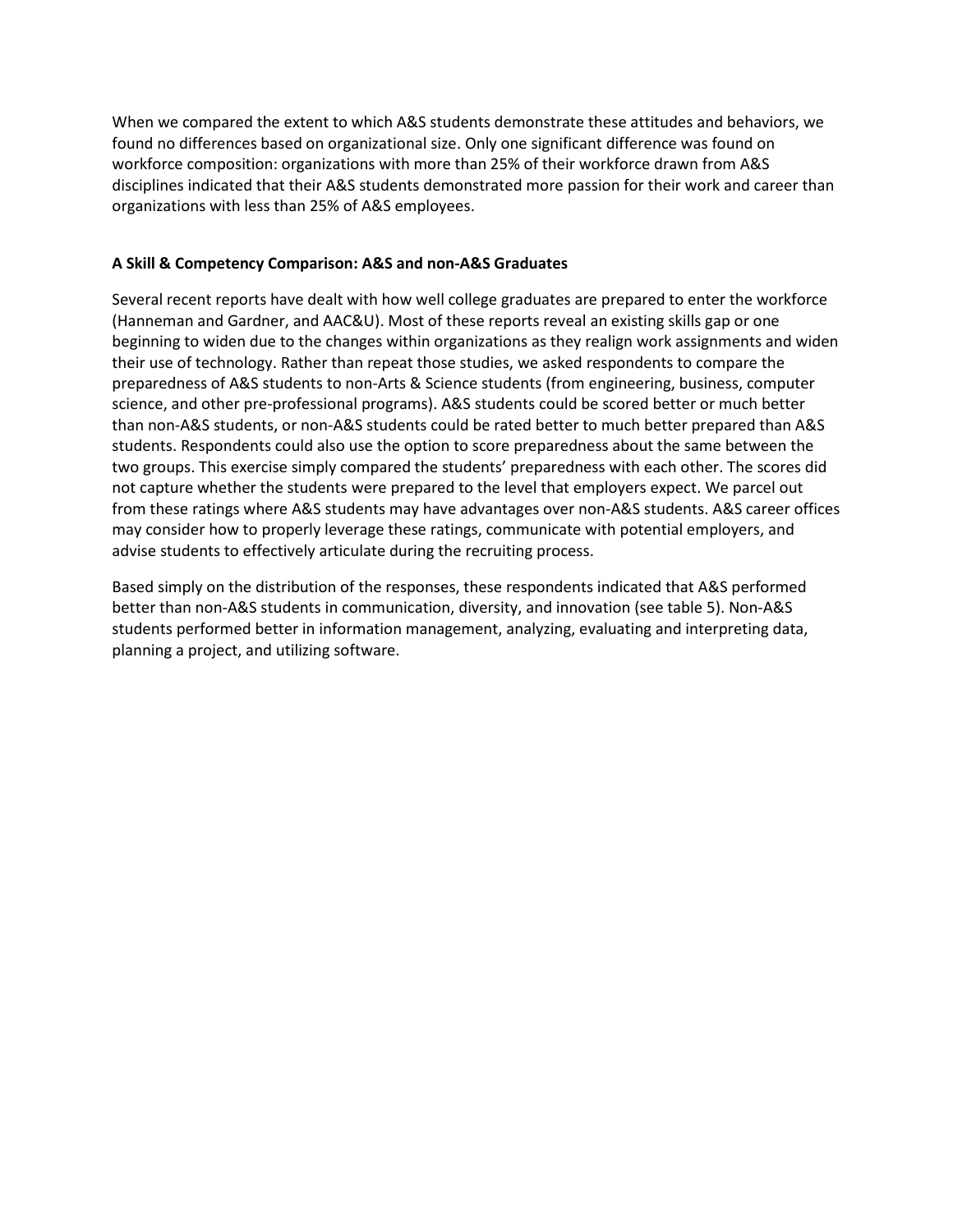| Table 5. Comparison between A&S students and non-A&S students on Skills                                 |                                                                                   |                                                                                          |                                                                                       |  |  |  |
|---------------------------------------------------------------------------------------------------------|-----------------------------------------------------------------------------------|------------------------------------------------------------------------------------------|---------------------------------------------------------------------------------------|--|--|--|
| and Competencies<br><b>Skills and Competencies</b>                                                      | <b>A&amp;S Students</b><br><b>Better or Much</b><br><b>Better Prepared</b><br>(%) | A&S and<br>non-A&S<br><b>Students</b><br><b>Prepared</b><br>the Same<br>$\overline{(*)}$ | <b>Non-A&amp;S Students</b><br><b>Better or Much</b><br><b>Better Prepared</b><br>(%) |  |  |  |
| Communicate effectively through writing                                                                 | 65                                                                                | 32                                                                                       | 3                                                                                     |  |  |  |
| Communicate effectively orally                                                                          | 60                                                                                | 35                                                                                       | 5                                                                                     |  |  |  |
| Work in a diverse environment                                                                           | 42                                                                                | 53                                                                                       | 5                                                                                     |  |  |  |
| Create original ideas and innovations                                                                   | 40                                                                                | 52                                                                                       | $\,8\,$                                                                               |  |  |  |
| Use persuasion and justification in order to provide<br>direction for the organization                  | 36                                                                                | 57                                                                                       | $\overline{7}$                                                                        |  |  |  |
| Think critically                                                                                        | 34                                                                                | 46                                                                                       | 20                                                                                    |  |  |  |
| Engage in continuous lifelong learning                                                                  | 34                                                                                | 59                                                                                       | $\overline{7}$                                                                        |  |  |  |
| Understand impact of organization's practices in a global<br>(economic, societal environmental) setting | 33                                                                                | 58                                                                                       | 9                                                                                     |  |  |  |
| Navigate boundaries (collaborate with others inside and<br>outside the organization)                    | 33                                                                                | 61                                                                                       | 5                                                                                     |  |  |  |
| Build & sustain working professional relationships                                                      | 32                                                                                | 61                                                                                       | $\overline{7}$                                                                        |  |  |  |
| Acquire knowledge                                                                                       | 31                                                                                | 58                                                                                       | 11                                                                                    |  |  |  |
| Develop further professional competencies quickly                                                       | 30                                                                                | 54                                                                                       | 16                                                                                    |  |  |  |
| Embrace change                                                                                          | 30                                                                                | 64                                                                                       | 6                                                                                     |  |  |  |
| Contribute to a team                                                                                    | 29                                                                                | 67                                                                                       | 3                                                                                     |  |  |  |
| Take the initiative                                                                                     | 26                                                                                | 64                                                                                       | 10                                                                                    |  |  |  |
| Manage and synthesize different sources of information                                                  | 26                                                                                | 60                                                                                       | 14                                                                                    |  |  |  |
| Solve problems                                                                                          | 23                                                                                | 57                                                                                       | 20                                                                                    |  |  |  |
| Demonstrate mastery of their academic discipline                                                        | 21                                                                                | 57                                                                                       | 22                                                                                    |  |  |  |
| Balance work and life                                                                                   | 21                                                                                | 73                                                                                       | 6                                                                                     |  |  |  |
| Analyze, evaluate, and interpret data and information                                                   | 20                                                                                | 43                                                                                       | 37                                                                                    |  |  |  |
| Plan and manage a project                                                                               | 18                                                                                | 61                                                                                       | 22                                                                                    |  |  |  |
| Utilize computer software and related technologies                                                      | 17                                                                                | 53                                                                                       | 29                                                                                    |  |  |  |
| Manage time and priorities                                                                              | 16                                                                                | 69                                                                                       | 15                                                                                    |  |  |  |
| Perform with integrity                                                                                  | 14                                                                                | 85                                                                                       | $\mathbf{1}$                                                                          |  |  |  |

Comparisons by organizational size revealed no significant differences. Both workforce composition and type of organization, however, produced several significant differences: 21 competencies were statistically different from comparisons by workforce composition; and 16 competencies were statistically different from comparisons by the type of organization. In general the mean scores clustered around the midpoint of the scale (3 = prepared about the same). Individual ratings favored the A&S students in most cases.

Among workforce composition groups, High Composition organizations tended to score A&S students better prepared across all skills than the other two groups. At the other end, Low Composition organizations felt the two groups of students were prepared about the same on some competencies or leaned toward non-A&S students as being better prepared.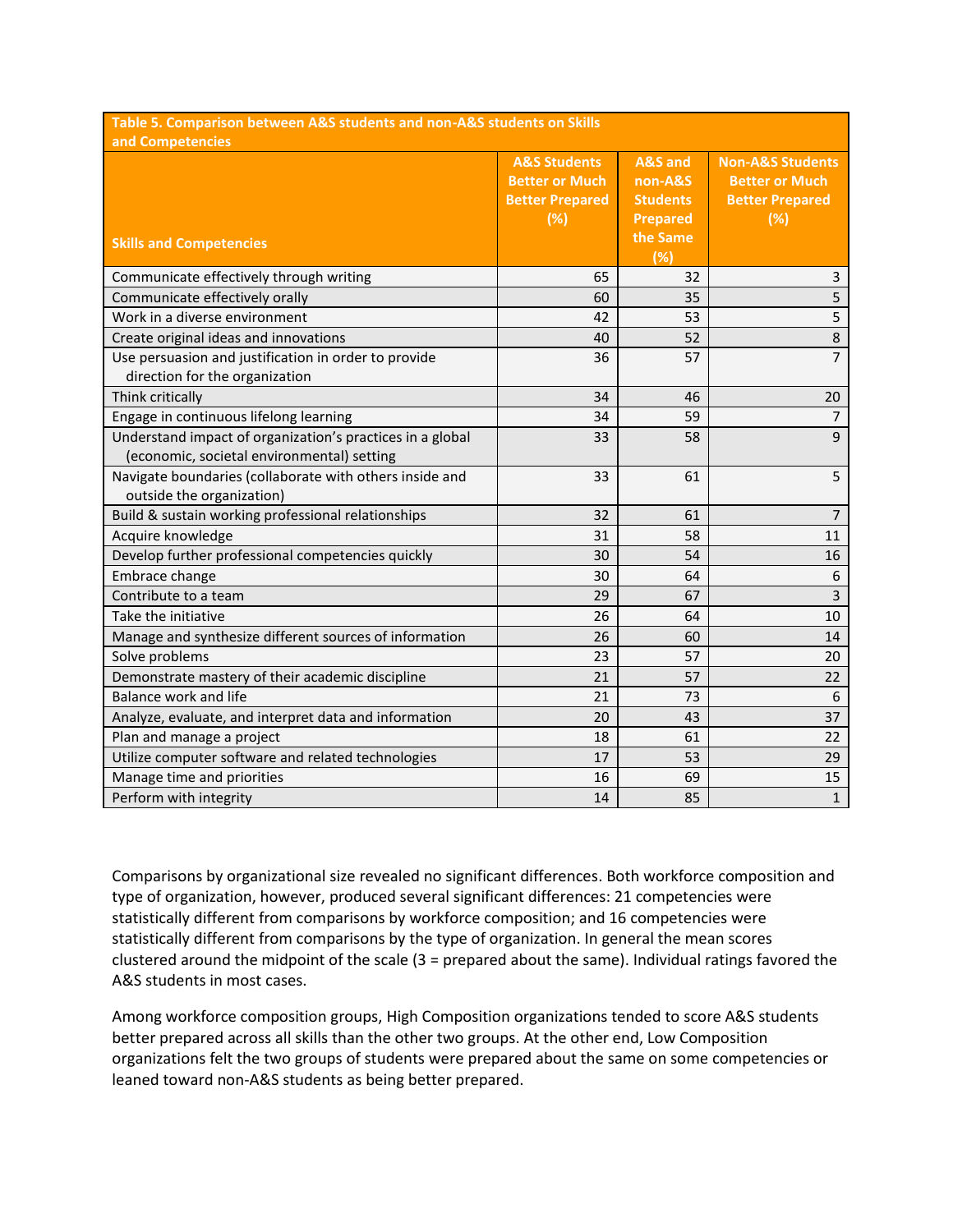- A&S students were better prepared among Low Composition organizations for oral communication (mean = 2.27) and written communication (mean = 2.32).
- A&S students were best prepared among organizations in which the students represented 26% to 55% of the workforce for oral communication (mean = 2.26), written communication (mean = 2.15), and working in diverse environments (mean = 2.53).
- A&S students were best prepared among High Composition organizations for oral communication (mean = 2.49), written communication (mean = 2.24), innovation (mean = 2.45), acquiring knowledge, navigating boundaries, and lifelong learning (all means = 2.52).
- Non-A&S students were better prepared among Low Composition organizations for planning and managing a project (mean = 3.29), software utilization (mean = 3.35), analyzing, evaluating, and interpreting information (mean = 3.38), solving problems (mean = 3.18), and mastery of major (mean = 3.32).
- Non-A&S students were better prepared among organizations in which the students represented 26% to 55% of the workforce for analyzing, evaluating, and interpreting data (mean = 3.18) and software utilization (mean = 3.13).
- Non-A&S students were prepared the same or slightly better among **High Composition** organizations for analyzing, evaluating, and interpreting data (mean = 3.00).

Across institutional type, for-profit organizations' ratings clustered around the midpoint or slightly favored non-A&S students. The largest shift toward non-A&S students included analyzing, evaluating, and interpreting data and planning and managing a project. Government agencies' scores tilted toward A&S students except for planning and managing a project. Health services, education, and, especially, non-profits tended to rate A&S students better prepared than the non-A&S students they recruited.

## **A&S Students and the Job Search**

Our final set of questions probed employers' perceptions on how well prepared A&S students are for the job search process. In other words, even though A&S students may possess skills valued by organizations recruiting them, could A&S students relate their personal story in such a manner as to convey that they understood how they could contribute to the organization? Did A&S students acquire appropriate pre-professional experiences through internships, paid employment, or other vehicles appropriate for their academic major to meet employer expectations? To answer these questions, we gave employers eight statements on different aspects of the recruiting process that could possibly trigger a red flag and derail a candidate from consideration for an open position. They were asked to indicate how frequently the A&S students they encountered in the recruiting process met their expectations on each of these possible triggers  $(1 =$  Always meets expectations to  $5 =$  Never meets expectations).

In general A&S students *occasionally meet* employers' expectations on six of the eight statements. Where A&S students appear to consistently meet expectations is in the package of well-rounded skills that attract an employer's attention and in the positive image students projected during the interview. The number of students that *usually* to *always* meet expectations shrinks as one proceeds down the list found in table 6.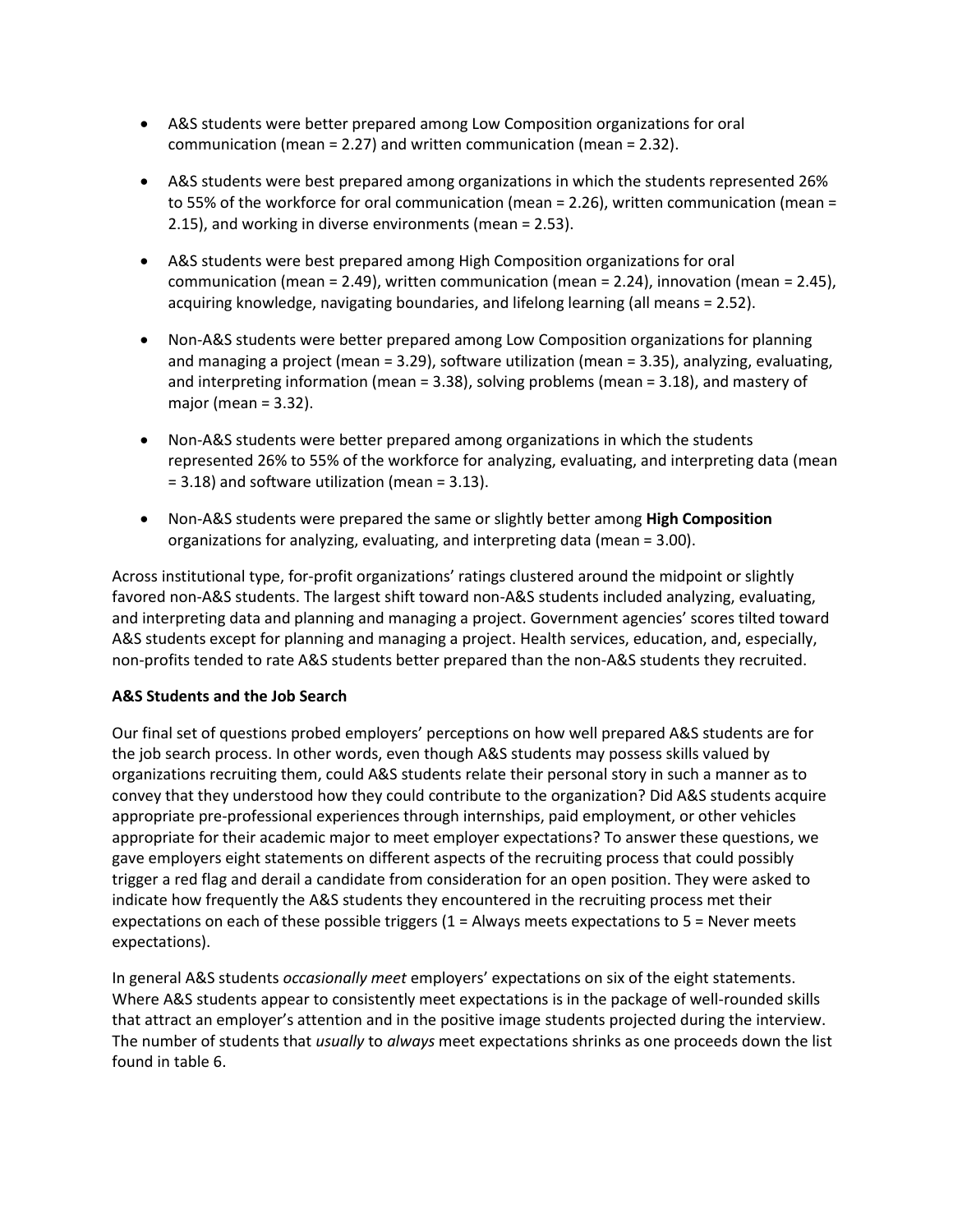A&S students begin to stumble when describing their skills and competencies, demonstrating preparedness for the recruiting process, and substantiating the "technical" skills valued by the organization. The trouble lies in these three areas:

- expressing clearly their career interests (an idea of where they want to go);
- having appropriate (and sufficient) pre-professional experiences (understand the context of the workplace); and
- expressing realistic expectations for their first job.

| <b>Table 6. Employer Expectations During the Recruiting Process</b>     |             |                                                                        |                                                                   |                                                                       |  |  |  |
|-------------------------------------------------------------------------|-------------|------------------------------------------------------------------------|-------------------------------------------------------------------|-----------------------------------------------------------------------|--|--|--|
|                                                                         | <b>Mean</b> | <b>Usually to</b><br><b>Always Meets</b><br><b>Expectations</b><br>(%) | <b>Occasionally</b><br><b>Meets</b><br><b>Expectations</b><br>(%) | <b>Rarely to Never</b><br><b>Meets</b><br><b>Expectations</b><br>(% ) |  |  |  |
| Projecting a positive image in the interview                            | 2.15        | 80                                                                     | 19                                                                |                                                                       |  |  |  |
| Possessing well-rounded skills that are valuable<br>to our organization | 2.29        | 69                                                                     | 26                                                                | 5                                                                     |  |  |  |
| Describing confidently their skills and<br>experiences                  | 2.42        | 59                                                                     | 34                                                                | 7                                                                     |  |  |  |
| Being prepared for the recruiting process                               | 2.59        | 50                                                                     | 37                                                                | 13                                                                    |  |  |  |
| Possessing technical skills that our organization<br>values             | 2.59        | 50                                                                     | 37                                                                | 13                                                                    |  |  |  |
| Expressing clearly their career interests                               | 2.64        | 46                                                                     | 40                                                                | 14                                                                    |  |  |  |
| Having appropriate pre-professional experiences                         | 2.67        | 44                                                                     | 42                                                                | 14                                                                    |  |  |  |
| Expressing realistic expectations for first job                         | 2.83        | 38                                                                     | 41                                                                | 21                                                                    |  |  |  |

Comparisons of organizational size revealed no significant differences, but composition of the workforce and type of organization did. The latter characteristic is further examined by looking at scores across the economic sector.

Organizations that drew 56% or more of their workforce from A&S graduates generally viewed the eight statements more favorably. On the other hand, organizations with 25% or less A&S students in their workforce reported that A&S students were not likely to meet their expectations (rarely to occasionally). For six of the eight statements the differences in ratings were significant: projecting a positive image and prepared for the recruiting process had very similar ratings. Two statements stand out with respect to the magnitude of the F statistic and significance level. First, organizations sharply differed on *having appropriate experiences in the workplace*: organizations with less than 25% reported a mean of 2.90 compared to 2.64 for 26% to 55%, and 2.43 for more than 56% (F=22.503. p=.000). Second, organizations with less than 25% felt students were less likely to meet expectations on *possessing wellrounded skills* (mean = 2.46) than the other two groups (2.25 for 26% to 55% and 2.16 for more than 56%) (F = 11.532, p = .000).

Type of organization produced more striking differences; non-profits and educational organizations viewed A&S students more favorably compared to for-profit companies and government agencies. Table 7 presents the means for each type of organization.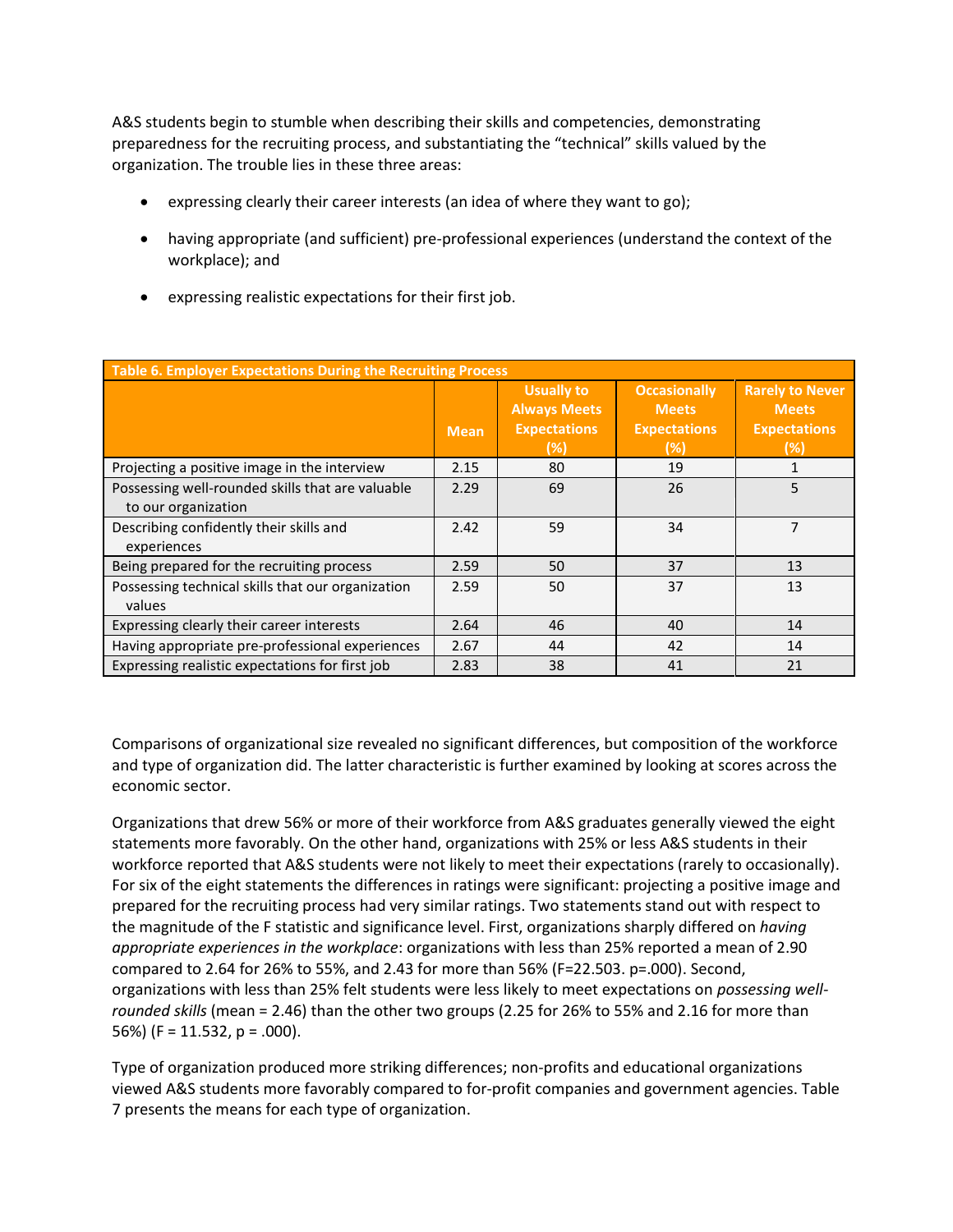| Table 7. Comparison of Organizational Type and A&S Student Preparedness        |                        |                    |                                  |                                                            |                    |                                   |  |  |
|--------------------------------------------------------------------------------|------------------------|--------------------|----------------------------------|------------------------------------------------------------|--------------------|-----------------------------------|--|--|
|                                                                                | Non-<br><b>profits</b> | <b>Educational</b> | <b>Health</b><br><b>Services</b> | <b>Government</b><br><b>Agencies and</b><br><b>Offices</b> | <b>For-Profits</b> | <b>ANOVA</b><br><b>Statistics</b> |  |  |
| Projecting a positive<br>image in the<br>interview                             | 2.02                   | 2.12               | 2.07                             | 2.16                                                       | 2.18               |                                   |  |  |
| Possessing well-<br>rounded skills that<br>are valuable to<br>our organization | 2.06                   | 2.21               | 2.20                             | 2.25                                                       | 2.37               | $F = 5.127$<br>$p = .000$         |  |  |
| Describing<br>confidently their<br>skills and<br>experiences                   | 2.24                   | 2.35               | 2.13                             | 2.44                                                       | 2.48               | $F = 3.174$ p<br>$= 0.13$         |  |  |
| Being prepared for<br>the recruiting<br>process                                | 2.40                   | 2.48               | 2.60                             | 2.52                                                       | 2.66               | $F = 2.938 p$<br>$=.020$          |  |  |
| Possessing technical<br>skills that our<br>organization<br>values              | 2.34                   | 2.31               | 2.40                             | 2.44                                                       | 2.70               | $F = 6.589 p$<br>$= .000$         |  |  |
| <b>Expressing clearly</b><br>their career<br>interests                         | 2.43                   | 2.30               | 2.40                             | 2.66                                                       | 2.73               | $F = 5.846 p$<br>$=.000$          |  |  |
| Having appropriate<br>pre-professional<br>experiences                          | 2.33                   | 2.36               | 2.40                             | 2.49                                                       | 2.81               | $F = 3.223 p$<br>$= .000$         |  |  |
| <b>Expressing realistic</b><br>expectations for<br>first job                   | 2.55                   | 2.64               | 2.93                             | 2.97                                                       | 2.89               | $F = 4.666 p$<br>$=.001$          |  |  |

We found few significant differences in the comparison among economic sectors. Manufacturing indicated that A&S students were less likely to meet their expectations. For example, the rating for preprofessional experiences differed noticeably (F= 6.847, p=.000) with manufacturing score of 3.09 (occasionally) compared to a non-profit score of 2.19 and an education score of 2.40. Findings were similar for possessing well-rounded skills and expressing career interests. These findings should not be unexpected. Most manufacturing companies recruit technical students from engineering and computer science, as well as various business disciplines. Their recruiters expect candidates to have a defined career path (even if the time frame is short) and possess specific skills of immediate value to their organizations. Thus, the bar appears to be set higher at manufacturing companies for A&S candidates.

One interesting comparison concerned candidates' expectations for their first job. Health services organizations, not manufacturing, felt that candidates tended to hold rather unrealistic expectations for their first job, reporting a mean of 3.11. This sector receives attention as a growth sector for employment, and young adults are crowding into academic majors that will lend to these positions; however, they appear to have a false set of expectations about the workplace environment for health services and their early roles in this field.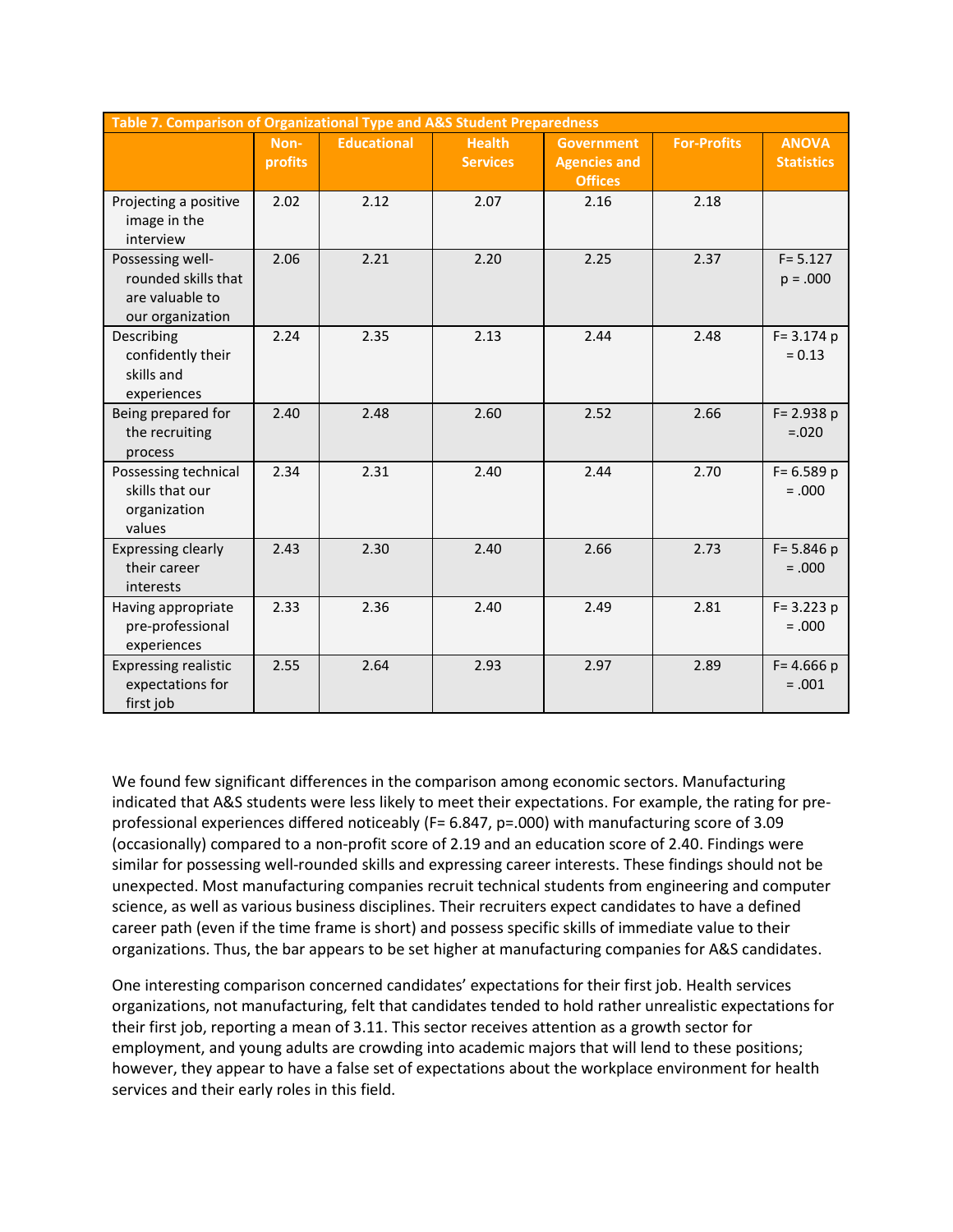#### **How can colleges and universities increase the value of A&S students or better prepare them to be successfully recruited into your organization and achieve success?**

In an open-ended question, we asked respondents to suggest how to enhance the value of A&S students for the workplace. Respondents offered nearly 425 suggestions. These suggestions were grouped according to eleven themes. The most frequently mentioned strategies to increase A&S value included gaining relevant work or pre-professional experience, curriculum adjustments, and ensuring development in non-disciplinary-based skills (team work, leadership, initiative) and appropriate work behaviors (patience, persistence, accountability). The following key categories were extracted from the suggestions and listed from most to least frequently mentioned. Some categories may overlap, such as curriculum and analytical/technology or professionalism and entitlement.

#### **Pre-professional experience (18%)**

Simply, these representatives from business, non-profits, education, and government strongly believe that all A&S students should be required, if not strongly encouraged, to gain as much pre-professional experience as possible. The most common experience identified was the internship. Yet, they recognize that other pre-professional experiences exist and provide the necessary practice in and familiarity with the real world: . A sampling of their comments follows:

- *"Emphasize and promote the need for aspiring professionals to comprehend that the classroom is not the real world and that although text-book and course work is important, it's a foundation for gaining real-time work experience."*
- *"As an A&S graduate, I always wished during my undergraduate studies that more emphasis was placed on preparing us for the workforce."*
- *"Require more out of classroom experiences, especially internships."*
- *"I suggest aggressive early career interventions (career planning from freshman year) coupled with internships."*
- *"Three months (minimum) or more of practical experience in an internship."*
- *"Arts and Sciences tend to be all over the place. It is so competitive today that kids who don't do internships and get experience prior to graduating will not be selected for jobs."*

## **Curriculum (16%)**

A&S students need a hook or leverage to gain access to the jobs they desire. Some respondents challenged traditional liberal arts curriculum by suggesting that students shift to business, engineering, technology, or sciences if they want to be employable. Fortunately these observations were few. However, most respondents recognized the need to link A&S students with basic knowledge of business (by far the most called for action), engineering, or technology. Respondents pondered why all liberal arts students could not gain a basic understanding of business principles as part of their education. To be employable, in other words, A&S students have to have a hook — a technical acumen — in business, engineering, technology, or information management (see below). Of all the suggestions made in this section, the curriculum suggestions do challenge prevailing institutional practices and could present the biggest obstacles for implementation. Some thoughts shared by respondents follow: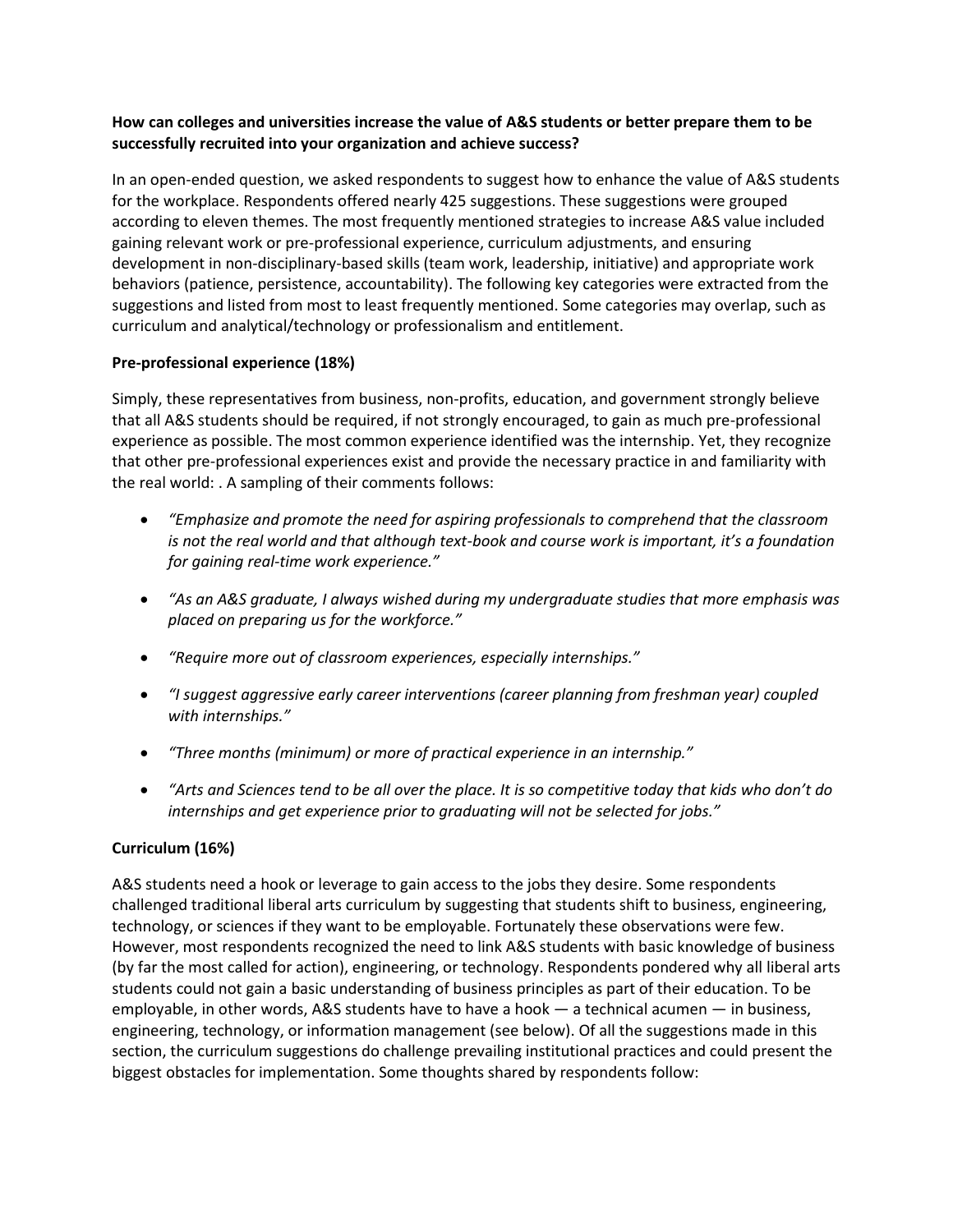- *"Enhance the inter-disciplinary approach that creates a curious, creative, and articulate individual who will stretch organizations."*
- *"Allow liberal arts students to gain an understanding of business and or engineering."*
- *"Rigorous economics and computer programming."*
- *"Great appreciation for business principles and more realistic approaches to problem solving. Art students fail to see how their art IS the business, and they just scoff at what we do because it isn't their thing. Yet, business is business, and they do not appreciate the fact that there is a bottom line."*
- *"Learn how to INTEGRATE all their learning to solve problems."*

# **Skills and Competencies (13%)**

Even though the results of this study have shown that one advantage of the A&S degree is the students' ability to demonstrate "transferable or soft" skills, respondents were concerned that many A&S students did not possess these skills or were poorly prepared and suggested that institutions needed to diligently pursue efforts to enhance skill development. Another angle to this issue is the students' inability to express their skills meaningfully or connect them to activities in the work place. Too often, the students are very superficial in their articulation of their abilities. Several comments highlight employer suggestions:

- *"Prepare students to describe their education and leadership experiences in terms of preparation for the business world. When I interview leaders from clubs or Greek organizations, I expect them to discuss how they were elected, why, and how these experiences taught them about time management, leadership, and critical thinking. Too often I hear more about the popularity behind the work as opposed to the skills they developed."*
- *"Being able to figure out answers themselves is important."*
- *"Help students recognize their skills they developed in their studies that are transferable and appreciated; encourage them to take leadership positions and roles that provide real world experiences (pre-professional club) that can leverage transferable skills."*

## **Mindset (10%)**

This group of suggestions focuses on the mindset of A&S students (also present in several other categories). Specifically, the respondents were concerned about the students' lack of career direction and unfocused (if not hazy) view of the world of work. Unlike engineers and accountants, A&S students do not hold a mindset that makes the linkage from college to work a primary concern until it is absolutely necessary. This is a huge problem for A&S students presenting themselves to prospective employers. The solution would require A&S students to be aligned from the outset of their college experience with career planning and eventual exit into the workplace (graduate school only delays the transition for so long). The challenge, however, may be deeper in that these students come into college with a total lack of insight or connection to work. In fact, for some their college experience further affirms this mindset. Opinions vary widely here as these comments reflect: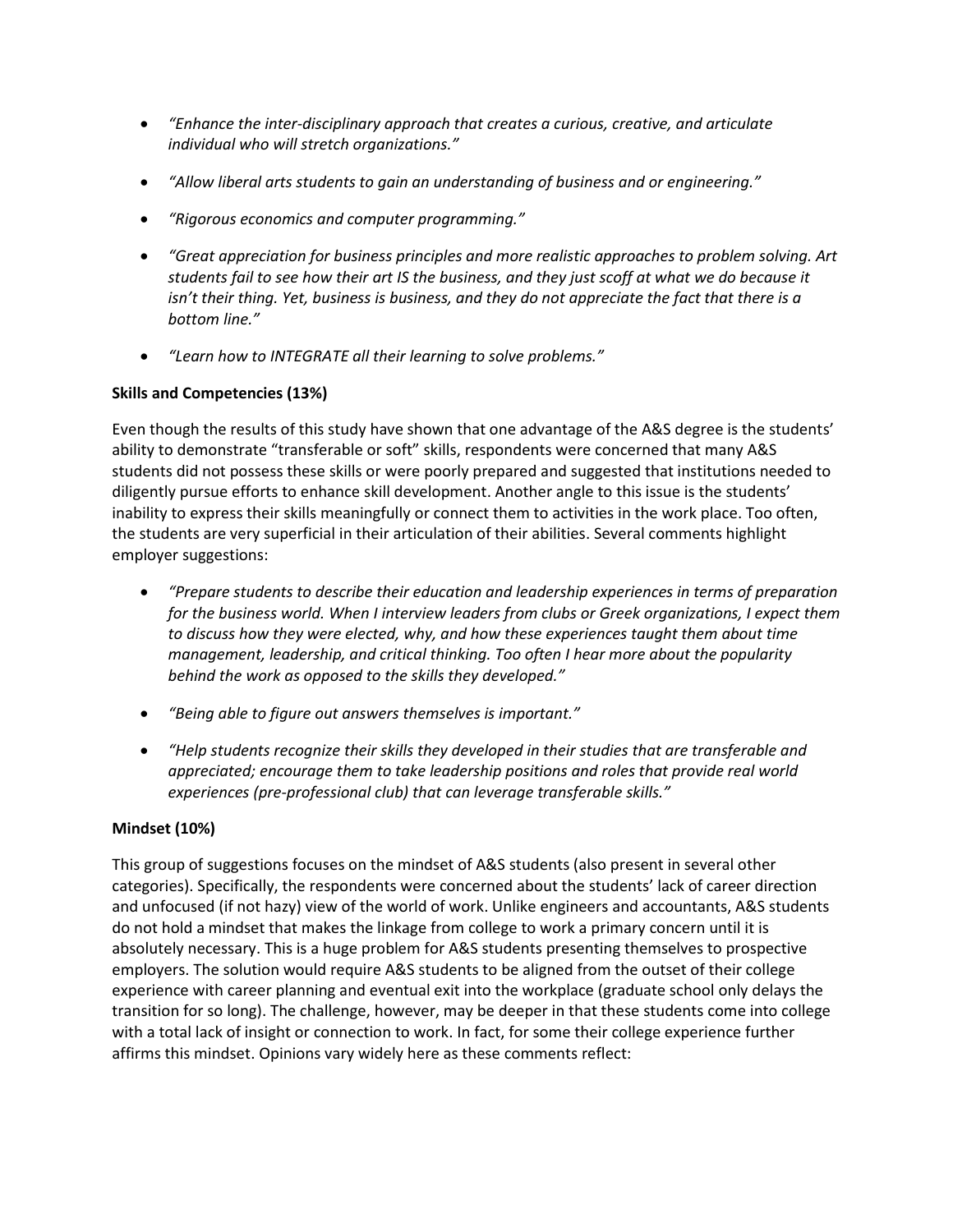- *"One difference I tend to note for more general liberal arts students is that they tend to have less of a career goal in mind than, for example, an engineering student. As a result, I often see graduates going into fields completely unrelated to their degree, as they fall into the trap of needing experience to get a job they want but have to settle for getting experience."*
- *"The biggest thing a college grad needs to understand is that their education provides them with a foundation but not everything. Context plays a huge role in the implementation of scholastic principles. The theories studied in college may or may not be applicable in some real-world situations."*
- *"A&S students are not even aware of what's out there, even beyond graduate school, in terms of the thousand of different positions, job titles, career paths."*
- *"My director accompanied me to a career fair recently where he asked a student about the classes he took, why he took these classes, and what did he expect to do with the knowledge he gained in his classes. The student said, "Make money." The director continued to probe the student with questions about his career plans. The student was taken aback by the questions; clearly, the student was not prepared to be "interrogated" at the career fair. Even if the student wasn't there to interview, he should be prepared to discuss his education and career plans. This is a common occurrence."*
- *"I find students graduating come out clueless as to how the work world works. They want their hand held during projects and they do not know how to plan a project and execute."*
- *"I am looking for them to be able to explain how their major can translate into an effective communicator in business and someone who can evaluate nuances in communication and audience needs and communicate more effectively as a result. This lack of translation of their educational background into tangible skills that can be applied in the working world is where I see the most liberal arts educated students struggle."*
- *"We don't know what they bring to the table."*

## **Communication (8%)**

While communication is the star asset of A&S students, employers still expressed concern about the level of communication abilities for all A&S students. If communication is a perceived strength, the cachet it brings to these students cannot be undermined through lack of attention or the opportunity will be wasted. These comments suggest we need to continue to improve students' communication skills:

 *"Verbal and written communication is poor. Students today communicate via digital means. They have difficulty having conversations orally and written. They live in a world of short messages, not even conversations. It is hard for them to grasp and explain complicated subjects."*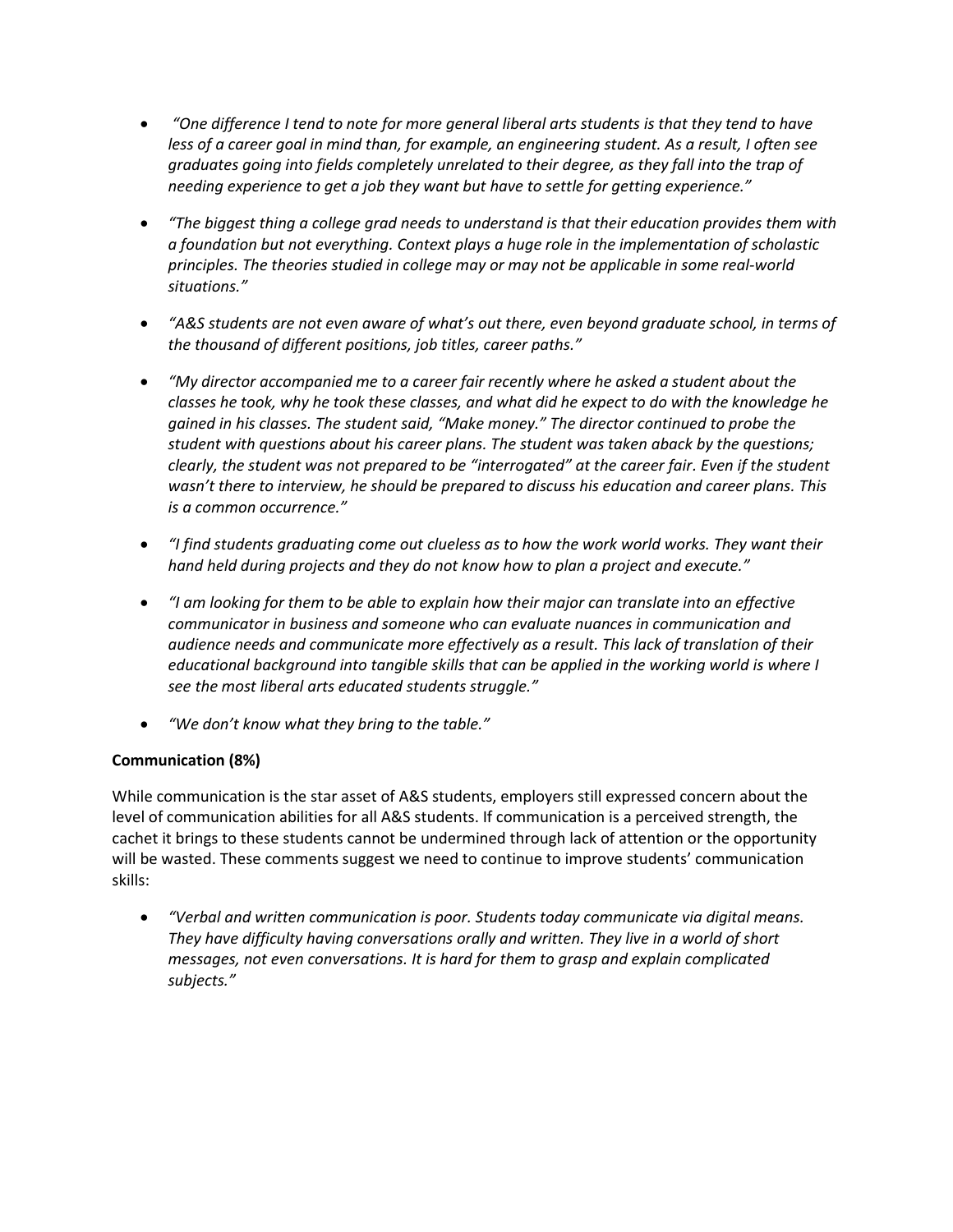- *"They often can write great papers in an academic style, not in "quick bullets" needed in business. I had a great teacher at Wake Forest that made us write out criticisms of film in one page or less and taught me more about writing succinctly than many of my favorite professors."*
- *"It is essential A&S students develop a higher level of competency in writing grammatically correct materials and learning to speak well. Unfortunately, many candidates, even from top universities and colleges, do not have this ability."*

# **Professionalism (Expectations) (8%)**

The gulf between campus and the workplace is enormous. Students have a poor understanding of what is expected of them on the other side. What is a professional? What are appropriate expectations for this stage in one's career? How do you handle yourself in different situations? In other words, how a student socializes into the workplace upon entry depends in some respects on their understanding of the roles they will be playing as a professional. Taking time early in college to present students with the concept of professionalism and allowing them to develop professional attitudes, behaviors, and expectations through their co-curricular activities are clearly what respondents desired:

- *"Increase students understanding of entry level roles, expectations, opportunities, and realities of the work environment."*
- *"Prepare students better for the REALITIES of the work force."*
- *"Be prepared to speak about how their experience and education relates to the work that the employer does, and specifically how they can use their knowledge, skills, and abilities to contribute to the success of the enterprise, team, and community."*
- *"Focus on preparing students for their first job in terms of what to expect, how to talk to the boss about where the company is going, for example, how to deal with discrimination, how to deal with the change in lifestyle, and being confident. These are more important that job search skills."*

## **Job Search (8%)**

This group of comments raised frustration and concerns; nearly every college or university career center spends an enormous amount of time working with students in workshops or one-on-one with resume preparation, interview practice, and all the other aspects of the job search process. These comments suggest a number of students fail to take advantage of their campus resources to prepare for job searches, career fairs, or interviews. The result is far from positive. Improvement in this area will likely receive a lot of attention — that is what the career center is for, is it not? However, these efforts will likely result in only marginal changes. Big gains in job search preparation will only come if the mindset and curriculum issues discussed above are addressed concurrently. A sampling of comments from respondents follows:

 *"Students often need to do more research on the organization before applying/interviews (they should know what the organization does, what the jobs are all about, etc.). Also, students should be able to highlight their specific skills, experiences, and interests, even if they are not directly relevant to our organization."*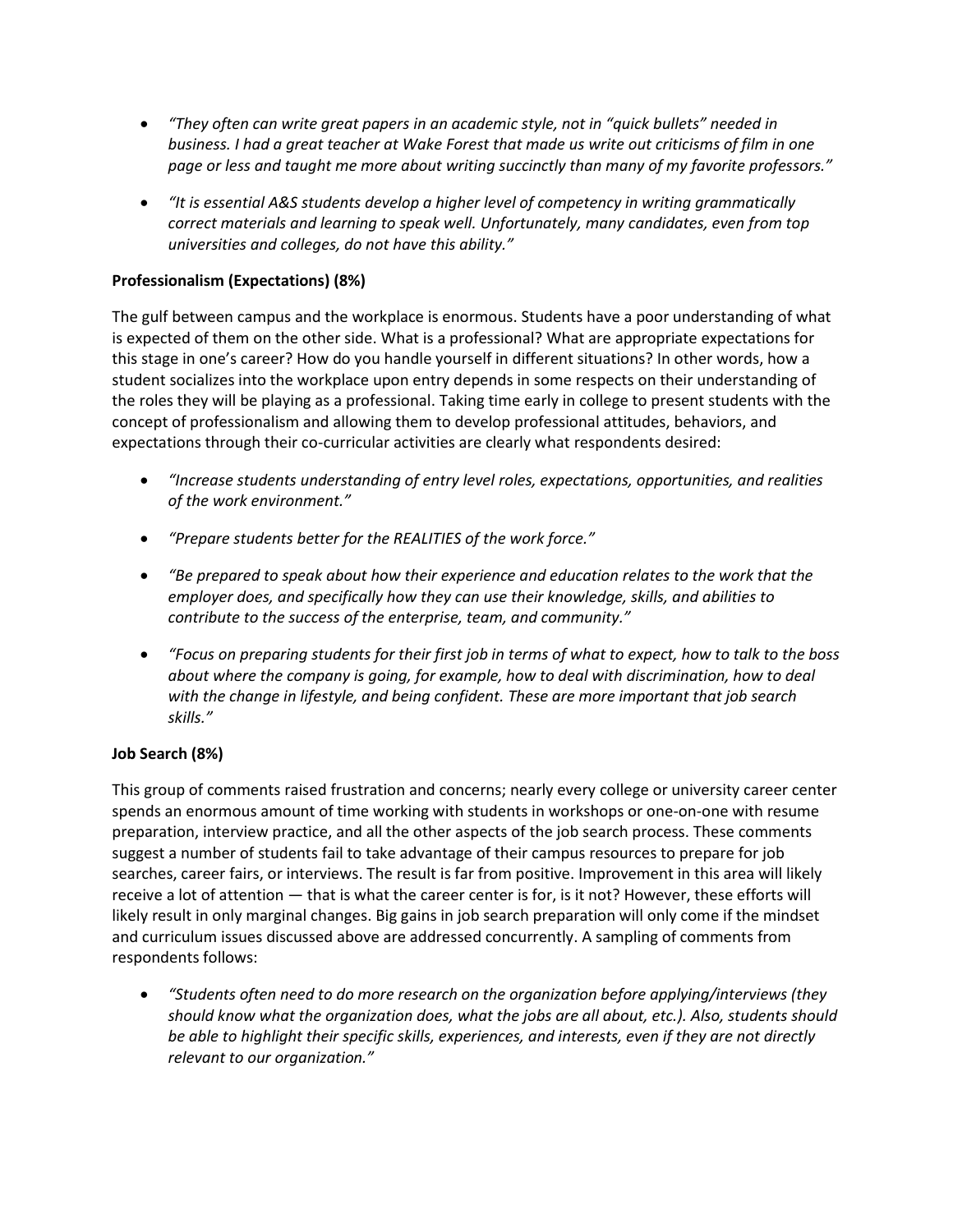- *"About 90 out of 100 resumes we get are poorly written. Sometimes we are lucky enough to get a cover letter that is more than 2 sentences in an email. Students need to clean up their Facebook pages and post a professional profile on LinkedIn. Colleges need to spend more time helping kids with the basics."*
- *"They should be coached on proper behavior for interviews, clothing suitable for the job, respect – standing up when the interviewer comes in, eye contact, etc."*

# **Critical Thinking (6%)**

Respondents acknowledged that A&S are critical thinkers (for the most part) but have a difficult time thinking critically outside the academic environment. This issue coincides with the pre-professional practice where critical thinking may be extended to different situations, tested against other norms, and ambiguities can be dealt with before a job is on the line. The following comments underscore another A&S asset in need of constant improvement (or else we risk complacency by believing "we are doing that"):

- *"Liberal arts education teaches individuals to critically think about problems and solve them without the parameters and measurements that a typical business does."*
- *"A&S students are good thinkers, but they don't adapt to the work environment well."*
- *"Teach them to think critically and without preconceived ideas; teach them to accept critical evaluations from a perspective of learning; provide a variety of perspectives. Allow them to have assignments that a requirement to succeed or fail, and to face failure with an attitude of getting back up and trying again."*

## **Analytical & Technology (6%)**

The bottom line is simple — A&S students need more practice in data analytics. The level of expertise runs from simple data collection and collation to advanced statistical methods. More and more attention is being paid to analytical abilities in the workplace. Information management is often required for the positions assigned to new A&S graduates. Unfortunately a student has few places to hide from the quantitative components in their job. Respondents suggested areas for improvement:

- *"With so much focus on data-driven decision making, business, and technical skills liberal arts students would benefit from more analytical acumen and familiarity with technology."*
- *"Better data collection and analysis skills."*

## **Specific Skills (5%)**

Employers need students to know that Microsoft Office is a standard software package in their organizations. Students need to be proficient in Word, Excel, PowerPoint, Access and Outlook. Employers made it clear that Excel or similar software was their analytical program of choice. SPSS and Qualtrics, for example, are used in few organizations (at the entry level). Familiarity with only these tools will limit appeal to a large number of employers who do not use them. Students also need to be proficient in the software related to their job. For example, proficiency with Dreamweaver or WordPress is required for work on web page design and content. One respondent suggested: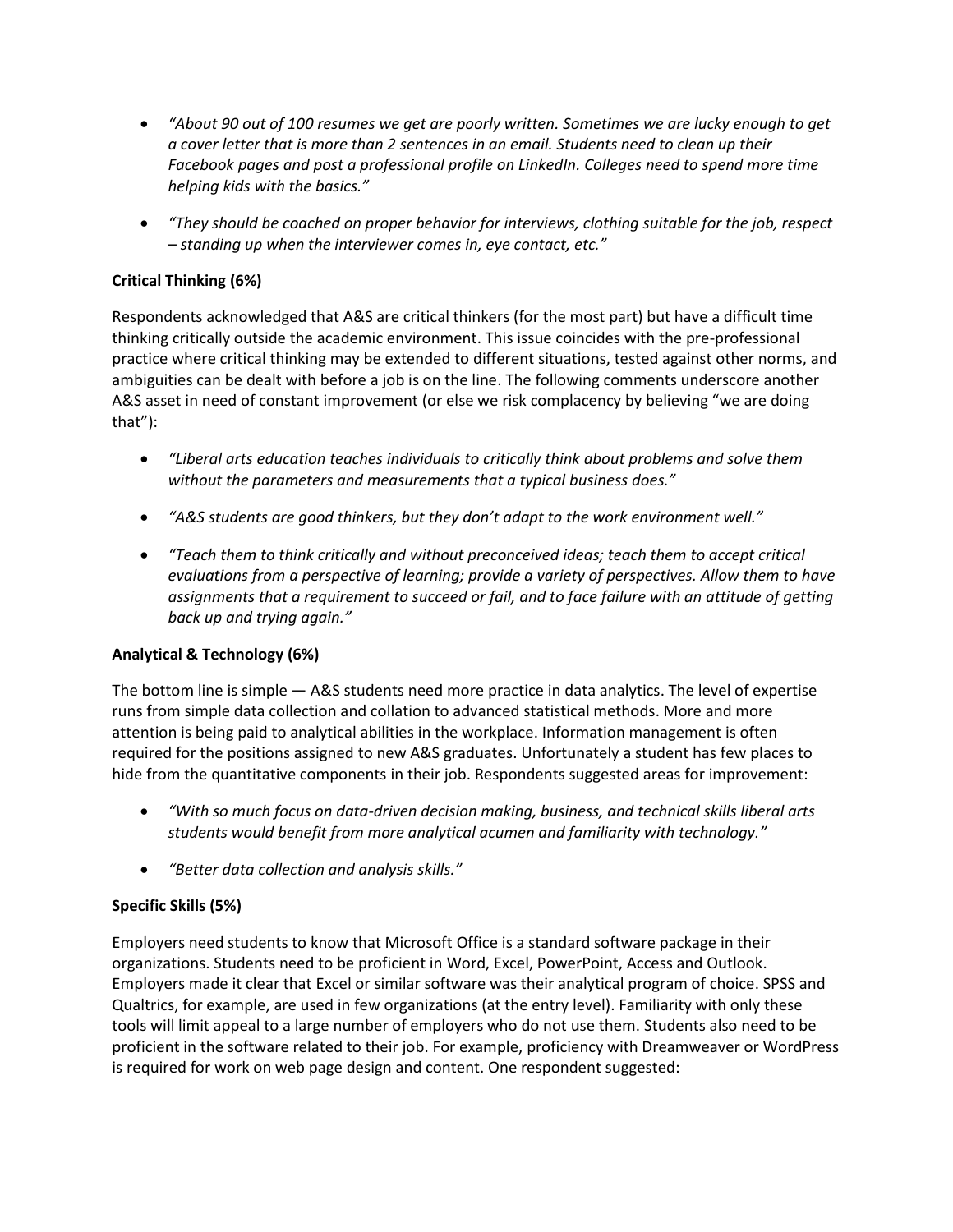*"A&S students should take some pre-professional curriculum in "office" tools they would not likely be as familiar with like Excel or PowerPoint. Excel should be focused on analyzing data not just using basic Excel functionality* — *I have never had an intern or new hire I DIDN'T want to analyze data and I have never had one that was prepared enough for the task."*

#### **Entitlement (Attitude) (4%)**

Probably no single aspect of today's youth riles employers more than their sense of entitlement. Some employers are totally honest and know that the root of entitlement rests at home and in the culture (entitlement is not restricted to youth, by the way). But employers would like colleges and universities to do something about it. These comments suggest how detrimental entitlement can be when students try to make the transition to the workplace:

- *"Biggest challenge is that students expect us to cater to them give them immediate fabulous, engaging assignments despite having no experience. Immediate gratification is high. Would help a great deal if students learned the difference between assertive, aggressive as well as when to sit back, absorb, listen and learn."*
- *"That they know they are not entitled to anything."*
- *Many A&S students come into the work place with high self-esteem, diverse interests, and an awareness of how things are connected throughout the world but when they enter the workforce at an entry level they feel above the work. If they are over prepared for the work, I expect them*  to excel at it and take the work place to another level. Unfortunately, I see a pattern of *underperformance at the entry level jobs. They behave as if they are waiting for a job worth their time."*
- *"All students (not just A&S) need to instill greater personal accountability for accuracy and completion of work assignments. Most new hires seem to believe the team will take up the slack. Most new hires seem to be of a mindset that tries to determine what the minimum passing grade will be rather than showing devotion and striving from excellence."*
- *"College degree may open doors but does not guarantee anything. Many students come in with a false sense of what to succeed and expect that everyone should get a trophy for showing up."*

## **Other Suggestions**

The final group of suggestions had more to do with the structure and mindset of higher education institutions than directly with the students. Several respondents stressed that students needed to make better use of career services and that career services should be better integrated into the student's life from the first year. Career services did have a few detractors who felt that career services spends too much time on the mechanics of how to get a job and not enough on how to do a job. In other words, tension arises between those who argue for more job search preparation and those who want more attention paid to professionalism and workplace socialization. Actually a solution (or solutions) does exist. For example, sophomores can be encouraged to take a "What is a professional?" seminar that covers all aspects of being a professional (expectations, skills and competencies, behaviors) and learn the skills required of a professional (resume, cover letter, interview). Sophomores will need this background in their pursuit of internships or other pre-professional practice opportunities. The tools will not have to be retaught later, allowing career services to do other things that employers, administrators, and even students think important.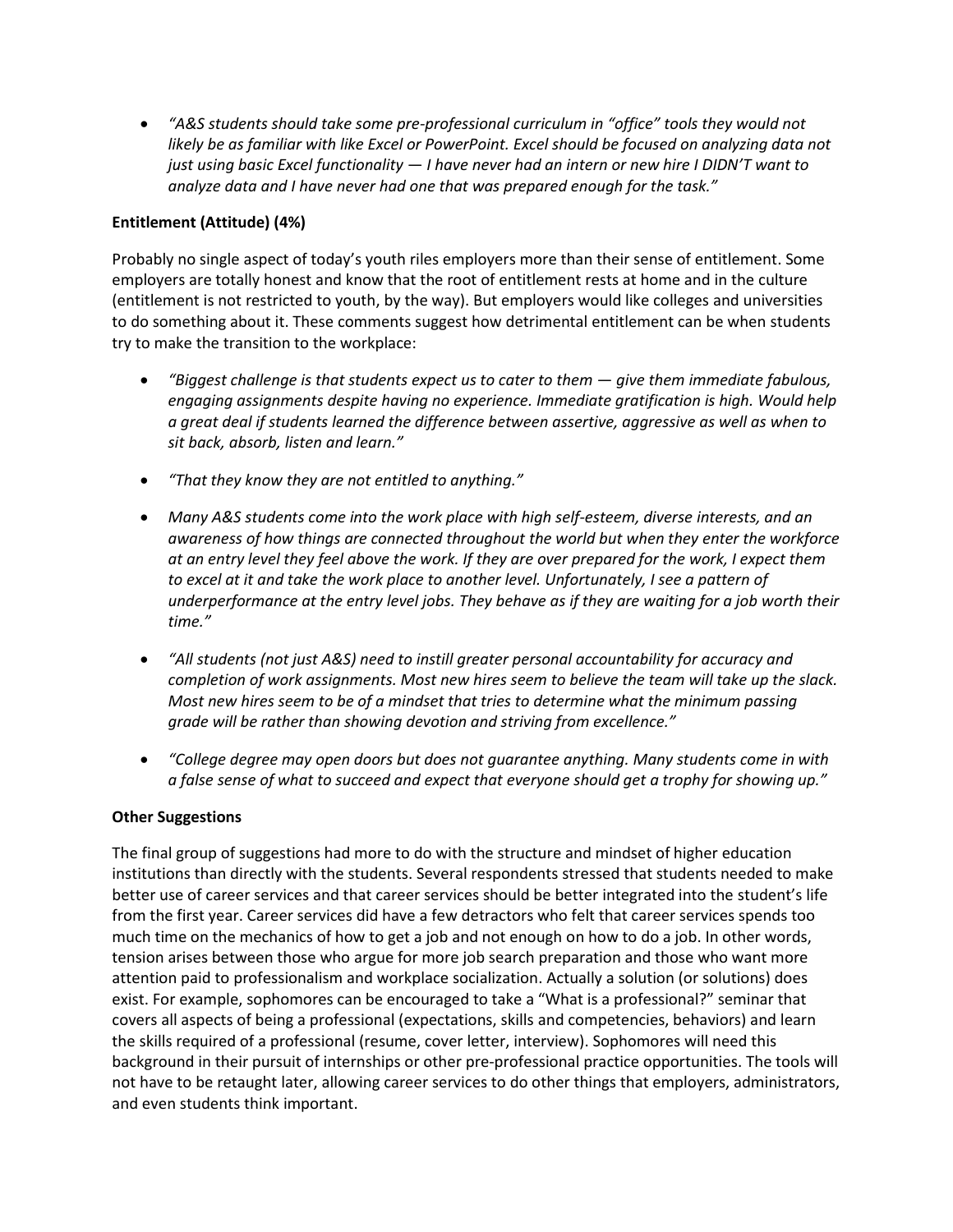The real criticism is directed toward institutions and faculty who fail to keep pace with the changing world outside of the academy, except if it pertains to their research. Failure to keep abreast of change places students at a disadvantage. The present economic recession generated many problems for successful transition from the education institution to the workplace. But the recession also unmasked how far behind some institutions or segments of institutions were in knowing the importance of internships and pre-professional practice, the range of skills and competencies required for jobs, and the level of preparedness necessary to transition successfully. These comments should come as no surprise:

- *"The business world is changing faster than colleges can keep up. From freshman year to senior the business world has changed considerably and many colleges are a few years behind in a student's freshman year. Colleges to us only show the student has the ability to learn. Most of the actual work knowledge is done by us. It seems the professors are not keeping up with the changes in the business world."*
- *"More courses taught by individuals who are or have been active members of the non-academic workforce."*
- *"Stop assuming a college's job is simply to educate and instill a love of learning. YES, that is part of it, but not all. You need to get academic institutions aligned around the notion, in order to change the system, that their mission is a holistic and integrated approach to education and organizational readiness."*

#### **What do you think will happen if colleges and universities fail to address the value proposition to the viability of the arts and sciences education?**

We were surprised by the passionate responses to this open-ended question. Some respondents felt that this question was the best one in the survey. Emotions played out in some form: a number of contributors emphasized that they received a degree in A&S and felt committed to the survival of these majors. More respondents appeared to approach this question positively, assuming the higher education institutions will respond and increase the value proposition of the liberal arts.

Not everyone is so sure. While it is hard to categorize some responses, one segment clearly felt that A&S is in decline and probably cannot recover from this latest economic downturn when choice of major is combined with the issues of college costs and return on investment. The respondent wrote: *"I believe more and more students will have to do a cost/benefit analysis of the costs of a degree versus the salary of jobs within the first 5 years of graduation."* These calculations will not be favorable for some degree programs, resulting in the elimination of programs that do not meet the test. Other factors squeezing the liberal arts are reflected in the following responses:

- *"Better options in high schools and improved, responsive community colleges will replace some four year liberal arts schools."*
- *"A&S education will suffer as long as pop culture is allowed to dominate media and a consumptive economy. Political leadership that equates profit with success of life fails the test to grow and preserve the quality of life."*
- *"I believe that the liberal arts education that currently exists will not be valuable in the future. The world has changed so much over the past three decades and I see the liberal arts very much stuck on tradition and old mantra of teaching students how to think. Thinking is just not enough. I am looking for problem solving and enough depth in a complex discipline that some model of*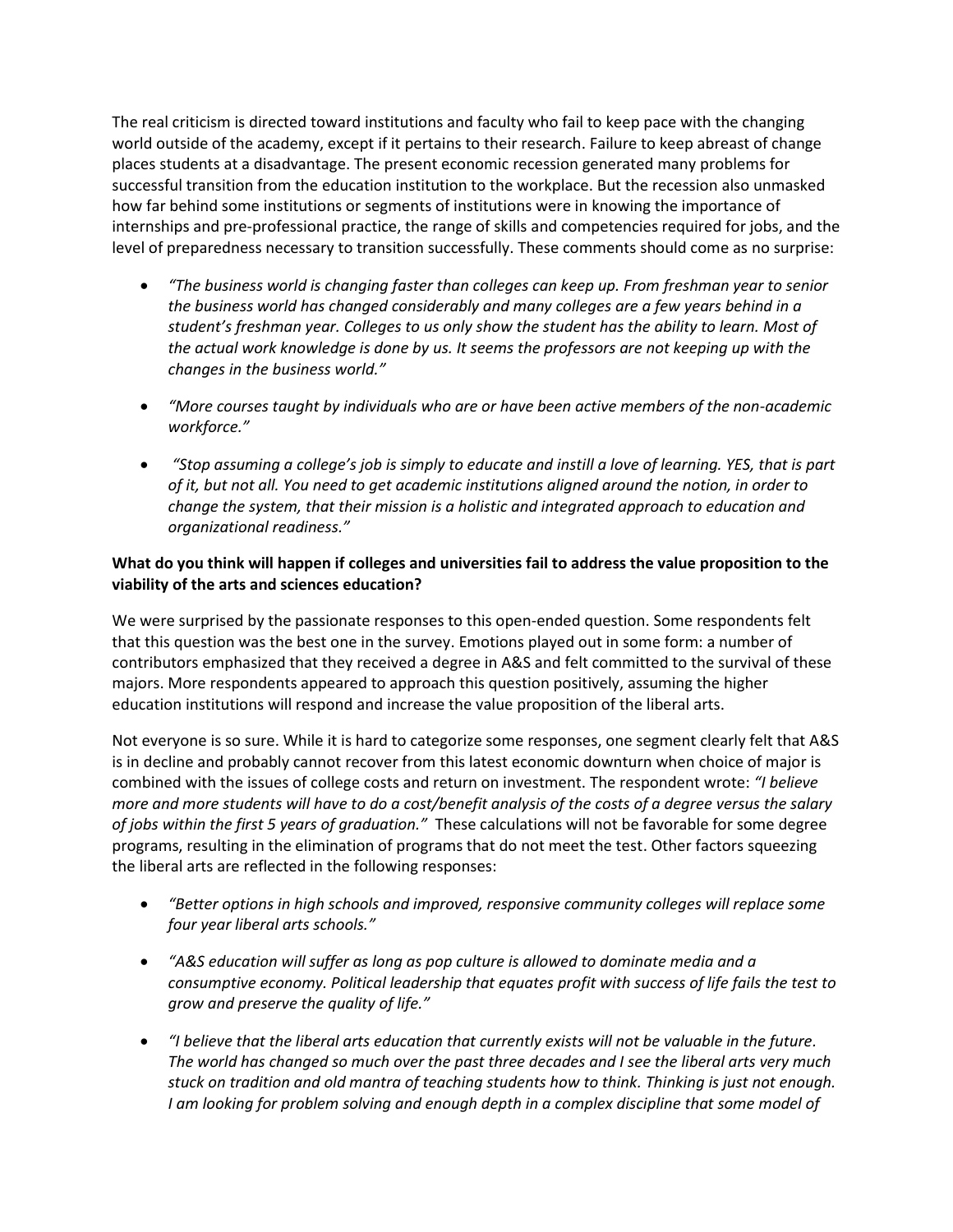*mastery is there to draw upon and further develop. From my point of view, there is just not enough complexity in many typical liberal arts disciplines."*

 *"Economic pressures have and will continue to cause many people to choose strictly scientific and business educations despite the option of an A&S degree simply because of the immediate need to fill a job."*

And then there are those who are just fed up with non-progressive institutions and recalcitrant faculty. It will be extremely difficult to sway them to believe A&S has merit. One response is compelling:

 *"I think it is an antiquated degree. We recruit in 25 countries around the world. Those that stand out have a very strong understanding and interest in technology. The closer you can prepare kids for the real world jobs, the better they are. A general degree is just that, "general." Have kids get a technical certificate in school. Get their Project Management Professional certification. Prepare kids for real world jobs, not just theoretical textbook teaching that they never use. Too many professors are out of touch with how the real world operates because they have been in academia too long. We hear repeatedly how bad professors are these days and just pass kids through with As because it makes them look better to keep tenure."*

Another group had strong positive feelings for A&S programs but recognize the economic reality that not all these programs can survive, especially at public institutions where state budget adjustments over the past decade have severely cut support for higher education. Some campuses have or will have to make choices, none of them pleasant. (Read any recent issue of *The Chronicle of Higher Education*.) A sampling of comments follows:

- *Arts and Sciences encompasses so many disciplines that all cannot survive. I think some will loss popularity while other increase in popularity. Adjustments will have to be made.*
- *I believe the sciences, like chemistry, biology, and physics, etc, will always have a demand within the economy. The social sciences, such as psychology and economics, will have demand in the government and healthcare industries. These will remain viable and as the economic situation improves will have greater value and viability. Other arts and sciences, such as music, history, English, languages, and philosophy as examples, will be stagnant and have limited viability or growth outside of academia.*

More respondents expressed a degree of confidence in the future of the Arts and Sciences but qualified their confidence with a very big "if." The "if" required institutions to respond by making their A&S programs more relevant to the workplace and incorporating some, if not all, of the suggestions listed above. A sampling of comments follows:

- *An A&S degree should indicate a high degree of reading comprehension and the ability to effectively communicate verbally and through the written word. Combined with the capacity to critically think across a wide variety of subjects, this should make for a strong base to build a career. If the standards are kept high, the A&S education should continue to be valuable to organizations in the future.*
- *Arts and Sciences students, in my opinion, have the most to offer. They are creative, inquisitive, and value learning for the sake of learning. When they first graduate, they are not highly specialized or pigeon-holed into one career path, and have skill sets that can be applied to a number of different tasks and responsibilities. By providing more internships, shaping*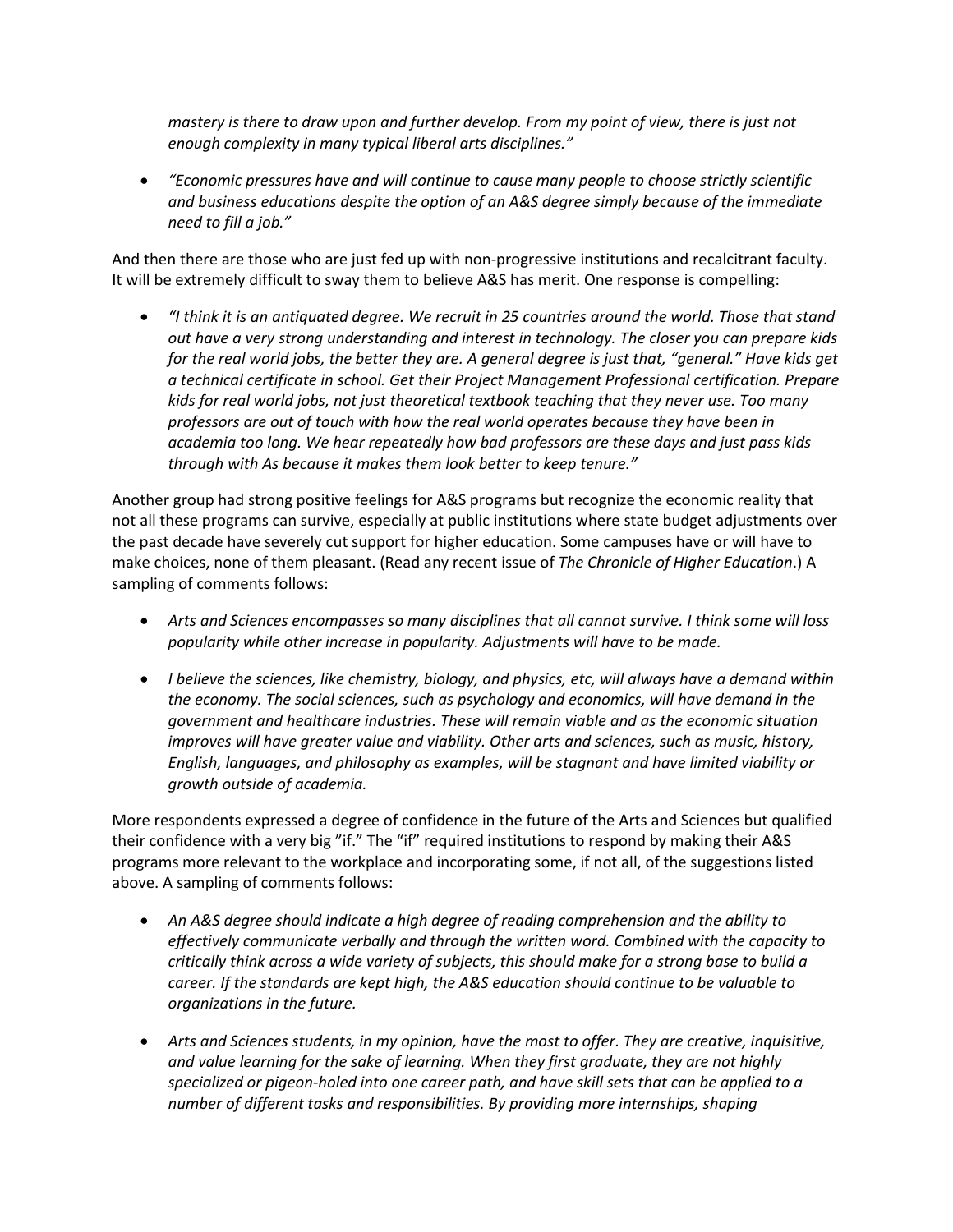*appropriate professional expectations and behaviors, and adding more career preparation (be able to tell their story), an A&S education would truly be invaluable.*

- *Having work experiences throughout the academic semester demonstrates commitment/dedication, good time management skills, and strong work ethic. Students who have actually worked are much better prepared for the modern work world which requires the ability to meet short deadlines.*
- *The liberal arts areas (humanities, sociology, history, etc.) could be more relevant by developing more interdisciplinary classes and activities at the upper division level that stress their contributions to current problems or issues.*
- *I think the Liberal Arts vs. non-Liberal Arts and the associated popularity may not really be the right focus. Industry (at least what I've seen) doesn't pay much attention to this — it's not an important part of our decision making process. We want candidates who will do well in the job, and we've had them come from many different places. You need to keep what you teach relevant to the real world and make sure your graduates are both academically and mentally prepared to really transition from and academic environment to a day to day career. I can tell*  you anecdotally that, although we are in a period of high unemployment, we have entry level *positions that we are unable to fill. Many of my colleagues at other companies have the same problem, so it seems as though something is out of synch.*
- **•** It's at an inflection point. Some schools (such as Columbia University) have mastered how to get *people an undergraduate degree in A&S, but get them great problem solving skills, internships, etc., and they are really the total package. That said, I have never met an A&S grad from that school (in a professional context) who doesn't know at least one programming language and have a solid stats background … including English majors … everyone needs these skills now and I think most schools are doing a lousy job in comparison. If schools can up their game in these areas, an A&S degree will become more valuable in the future as innovation and creative thinking are becoming more and more necessary. However, if they don't give their grads the ability to compete successfully they will be left in the dust by the engineering/business types who understand how to get things done.*

Finally, a solid number of these employer representatives believe in the future of the liberal arts. Their reasons varied. One perspective was that the stampede to business degrees and a lesser shift to engineering and technology will have a backlash. A global company representative commented that soon in the U.S. a business degree would not be enough to distinguish a graduate from the horde of business graduates from institutions around the world. As the global business talent pool expands, employers can cheaply pick up talent with basically the same academic preparation (with some international grads having a stronger work ethic and deeper analytical skills than U.S. business majors). What will separate the U.S. business students of the future is a strong grounding in the liberal arts or liberal arts students having a strong grounding in business. As one respondent stated:

 *I think it is invaluable to learn more than business as an undergraduate. I think we will swing heavy to business degrees being required for a few more years and then we'll start to realize a well rounded student in math, science, art, music, writing, etc, will make for a stronger employee. Didn't Steve Jobs say his best college class was calligraphy.*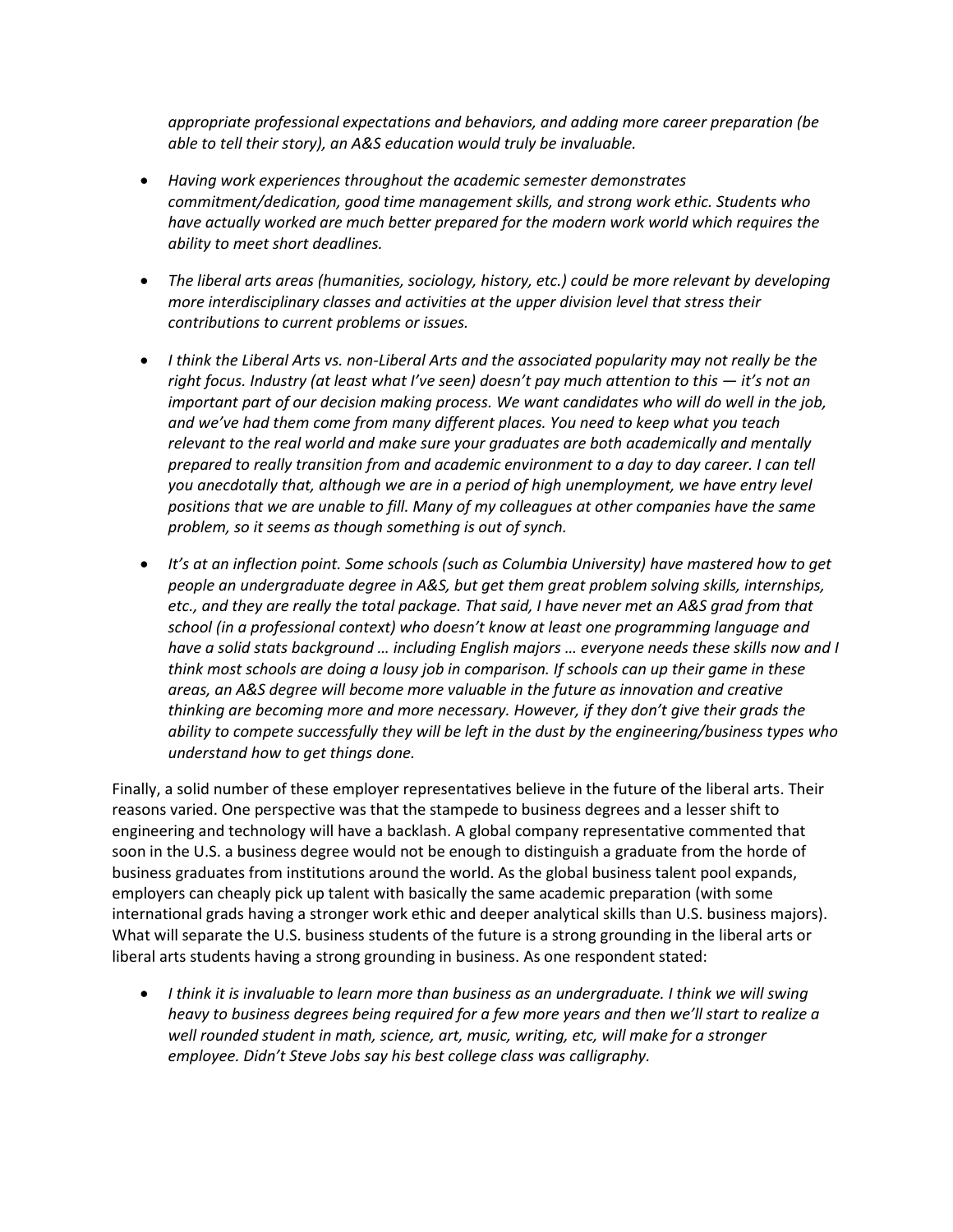Another respondent was more pragmatic, suggesting that many young people are not suited to the rigors of engineering and the sciences. Many high school students will continue to have trouble meeting educational standards and need the liberal arts to progress through college. As one respondent wrote:

 *I think arts and sciences will continue to be offered in part to attempt to make up for what did not happen in kids' high school curriculum. However, in the arts and sciences area, it's less the education and more the personality of the student that will result in success. Some kids are more talented in math, science and technical areas and the need for this will grow as will the pay for those able to compete in this area.*

Finally, some respondents are strong believers in the Arts and Sciences and expressed confidence that these programs will prosper. A sampling of comments follows:

- *A broad education in the arts and sciences was always valued providing a well-rounded perspective for all students that prepared them for the future; it afforded one with an appreciation for a diverse menu of interests that served one well in both one's personal, social and professional life. In short, a future composer may appreciate the relevance of astrophysics, while an astrophysicist may appreciate the beautiful rhythm of Brahms. There is no reason why an education in the arts and sciences now more than ever in this fast-moving technological age, should not prove to prepare individuals for the future in a world that is interconnected through such advances. It will help us understand each other better, appreciate others cultures, their histories, contributions to the arts and sciences, and make us realize that we are more alike than we might have imagined.*
- *A formal education is a reflection of choices and nothing more. What graduates bring to the table will speak for itself in time. If they continually add value to organizations a positive correlation to their formal education will be drawn. If they continually do not add value to organizations a negative correlation will be drawn. The student that has a focused goal and aligns their college career with that goal will see fruits from their education. The student that does not have a goal or cannot align their college career with the direction of their life will have a harder time justifying their education. It is my opinion that many graduates do not understand that a degree is not a free ride.*

In summary, the future for the arts and sciences looks murky through today's economic, political, and pop culture lenses. But the future could be brighter if faculty and administrators move boldly ahead to realign A&S with today's realities. The final outcome rests in the faculty's hands as this final, guarded comment from a parent and employer avers:

 *I have three college aged kids and much of the liberal arts program is either stuffing them with forgettable detailed facts (this is across disciplines) that they are supposed to regurgitate on tests or having them do group projects where they are the only ones who do any work — and, contrary to a real life situation, there are no immediate consequences for the loafers and spongers. I would like them to learn how to get and understand information, both from the Internet and from academic and medical research. I would like them to learn to read statistics books and government regulations and figure them out or find out how to figure them out. I would like to have them learn specific skills that are in demand and hard to replace. Internships can be good, but often involve low level work that is not what a new grad would be expected to do. I would also like my kids to participate in regular talks by people who work in different jobs that feature a presentation on daily life, attributes needed, culture, and flexibility in terms of*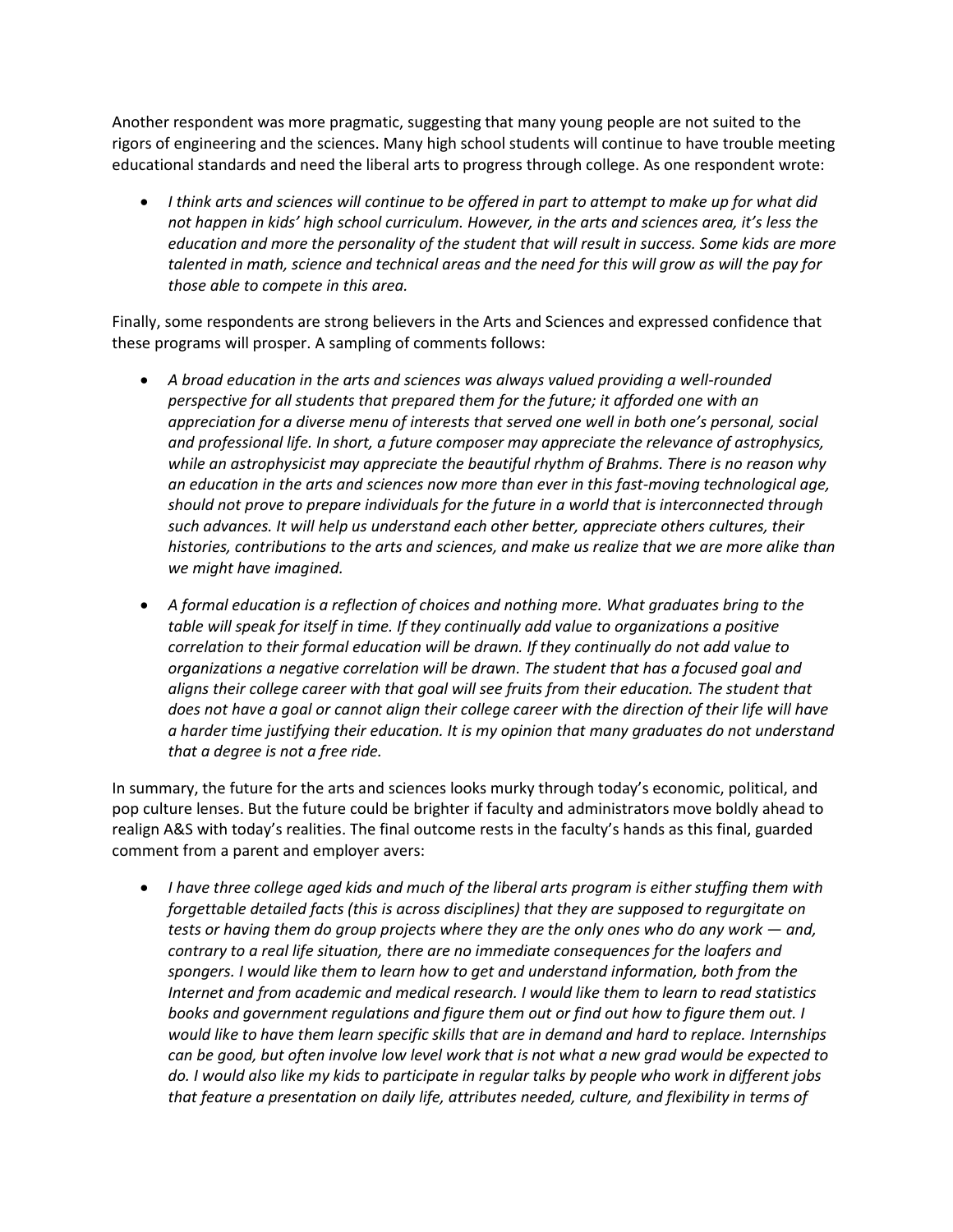*future paths and also have a chance to ask questions. I would like them to understand what personality attributes contribute to success in different fields — e.g. how sociable do you need to be. Also what types of career paths there are in a given career — can you spend time with your family and still succeed etc. Right now I think that all three of my kids, with a prestigious liberal arts degree in the sciences or social sciences, will be poorly prepared for jobs and life in many ways. In terms of a general response to what I think will happen to the popularity I don't know. But given the exorbitant cost of liberal arts education I think it should be providing a lot more. I think the faculty themselves generally don't know much about the real world of non-higher education work and are ill prepared to advise students or recognize what students need to know. And I think many of the faculty are irresponsible towards students anyway and are there for other reasons than preparing students.*

#### **Conclusion**

At the end of the college recruiting season, two Fortune 200 companies held wrap-up sessions that demonstrated how the working world views today's job candidates. One company provided a list of hires by position with academic major. For over half the supply chain specialist positions, the majors were from outside the domain of the business school. The lead talent manager emphasized that a number of different majors qualified for these traditional business positions because these positions are defined by skill sets, not by degrees. At the other company, the head of talent acquisition in summarizing the year listed as his biggest complaint the constant inquiries from liberal arts colleges who wanted their economics majors considered for finance positions. An internal audit demonstrated that economic majors performed poorly in these positions. They no longer will entertain inquiries from small private schools for most of their positions. This tale of two corporations illustrates the current environment for A&S majors: either you are loved or you are damned! Through media and political lenses, the message has apparently taken the less desirable route with degrees from the humanities, social sciences, and some biological sciences being perceived as having little enduring value in this economy.

We want to avoid a potential trap by advancing the value of the liberal arts solely on the basis of their communication abilities. While communication acumen is closely associated with liberal arts training, liberal arts (A&S) students can bring much more to the table. As the employers in this study have indicated A&S students can contribute in many ways, ranging from finding creative solutions for problems to managing different streams of information. Their ability to contribute comes with a big IF, however. They must (1) have a technical focus to leverage their liberal arts education and (2) demonstrate their abilities through pre-professional experiences outside the classroom.

Two weaknesses make it difficult for many A&S students to make the transition to the workplace: the lack of quantitative abilities to analyze, evaluate, and interpret data and the inability to plan and manage a project. We need to admit that some students do pursue a course of study in the liberal arts to avoid mathematics courses. However, the liberal arts are replete with academic disciplines grounded in statistical methods. Liberal arts students are also engaged in multiple projects crafted around advancing their insights into particular theoretical issues or pressing societal problems. Their inability to extract these competencies from their academic confines and articulate them in the context of the world of work not only is their Achilles heel but also offers a stronger voice to those who hold negative views of the liberal arts.

Expedient solutions, such as adding experiential activities or providing certificates or other documentation on the attainment of business acumen, may stop the bleeding. But to successfully revive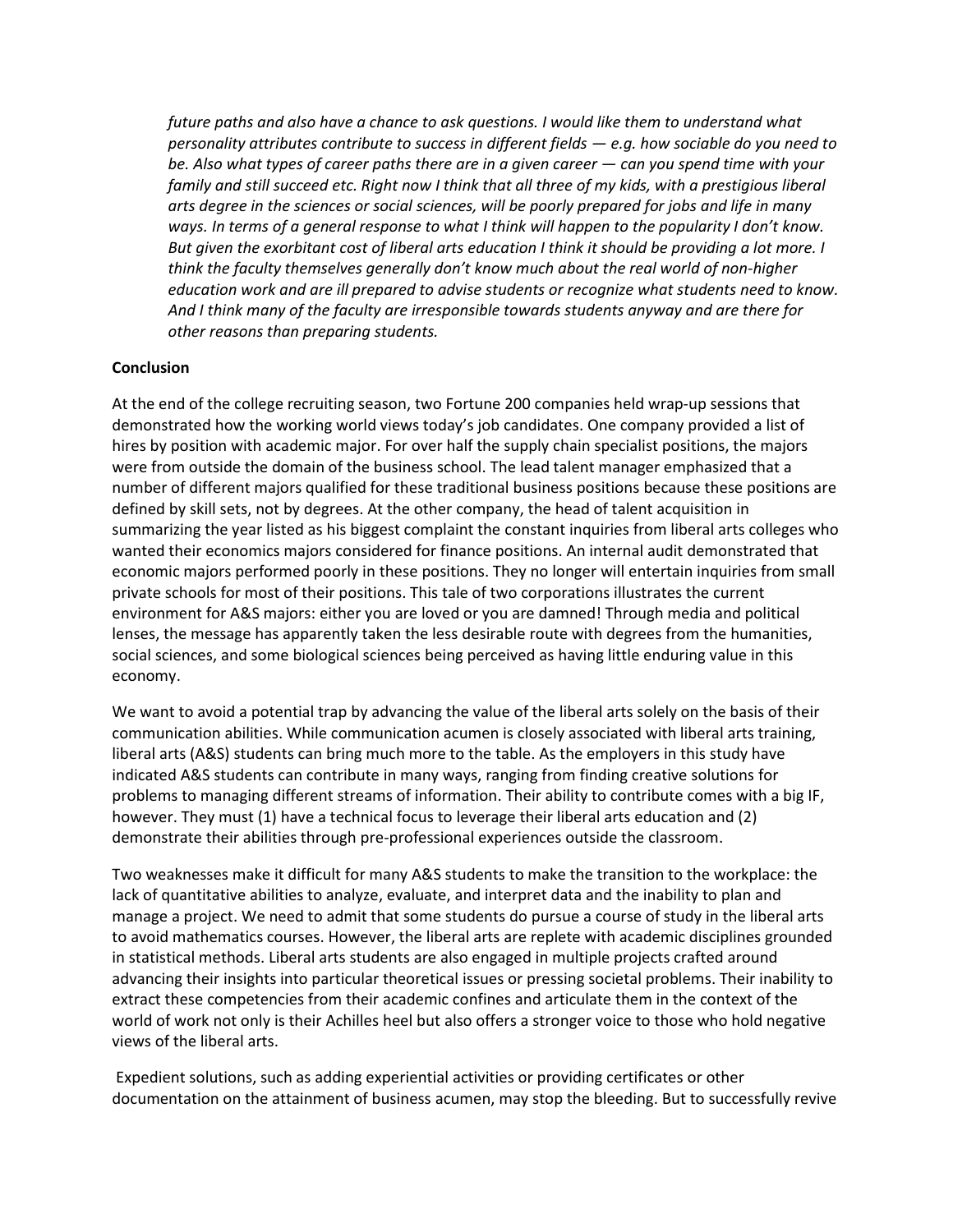the liberal arts and redefine its success in the 21st century economy requires a realignment of the intellectual dimensions of liberal arts education with the career and practical aspects of applying learning to the workplace. For this to occur, the professional preparation activities and the staff that lead them must be integrated into the developmental process from the beginning of a student's course of study, not relegated to eight or nine months prior to graduation or whenever the student or alum decides to show up.

A few colleagues hope that by waving a magic wand that the situation will return to "normal." Unfortunately the new normal requires colleges and universities to demonstrate the value proposition of the various degrees they offer or face the consequences of declining enrollments throughout the institution or within those disciplines that fail to meet some prescribed test of accountability. Even if a strong case can be made for a liberal arts education, the naysayers will still be there. Not all organizations embrace or will embrace a liberal arts candidate for a position. Others will. What the liberal arts need at the moment are several charismatic evangelists from outside the ivory towers who can strongly articulate the promise of the liberal arts (and counter the STEM evangelists). Sam Palmisano, the recently retired CEO of IBM, has stepped into that role along with several other leading corporate executives who believe that balanced (technical and liberal arts) education has much to offer. To make these evangelists' words ring true, the faculty in A&S disciplines need to be proactive in advancing an environment that will instill in all their students the capacity to succeed in the 21st century economy.

So what now? This is not the only study that has been undertaken in the last several years in an attempt to make a case for the A&S student in the workplace. The results may not be as eloquent as other studies; however, they do convey the perceptions and beliefs of the folks on the front line who interact almost daily with both liberal arts and pre-professional students —college recruiters, line managers, and human resource staff responsible for hiring the organization's talent. They paint a promising, yet guarded picture, of the possible future for the liberal arts. For the liberal arts to gain traction in the hiring process and find success in early career, these are the individuals that need to see and will be the first to see the results from actions taken on campus to redefine the success of the liberal arts.

#### **References**

Association of American Colleges and Universities. 2007. How Should Colleges Prepare Students to Succeed in Today's Global Economy? Washington, DC: Peter D. Hart Associates.

Association of American Colleges and Universities. 2008. How Should Colleges Assess and Improve Student Learning? Employers Views on the Accountability Challenge. Washington. DC: Peter D. Hart Associates.

Association of American Colleges and Universities. 2010. Raising the Bar: Employers' Views on College Learning in the Wake of the Economic Downturn. Washington, DC: Hart Associates.

Boise State University. 2013. Employer Feedback and Talent Needs and Preparation. Collegiate Employment and Readiness Report Part II. Boise: Office of Research and Economic Development and Career Center, Office of Student Affairs.